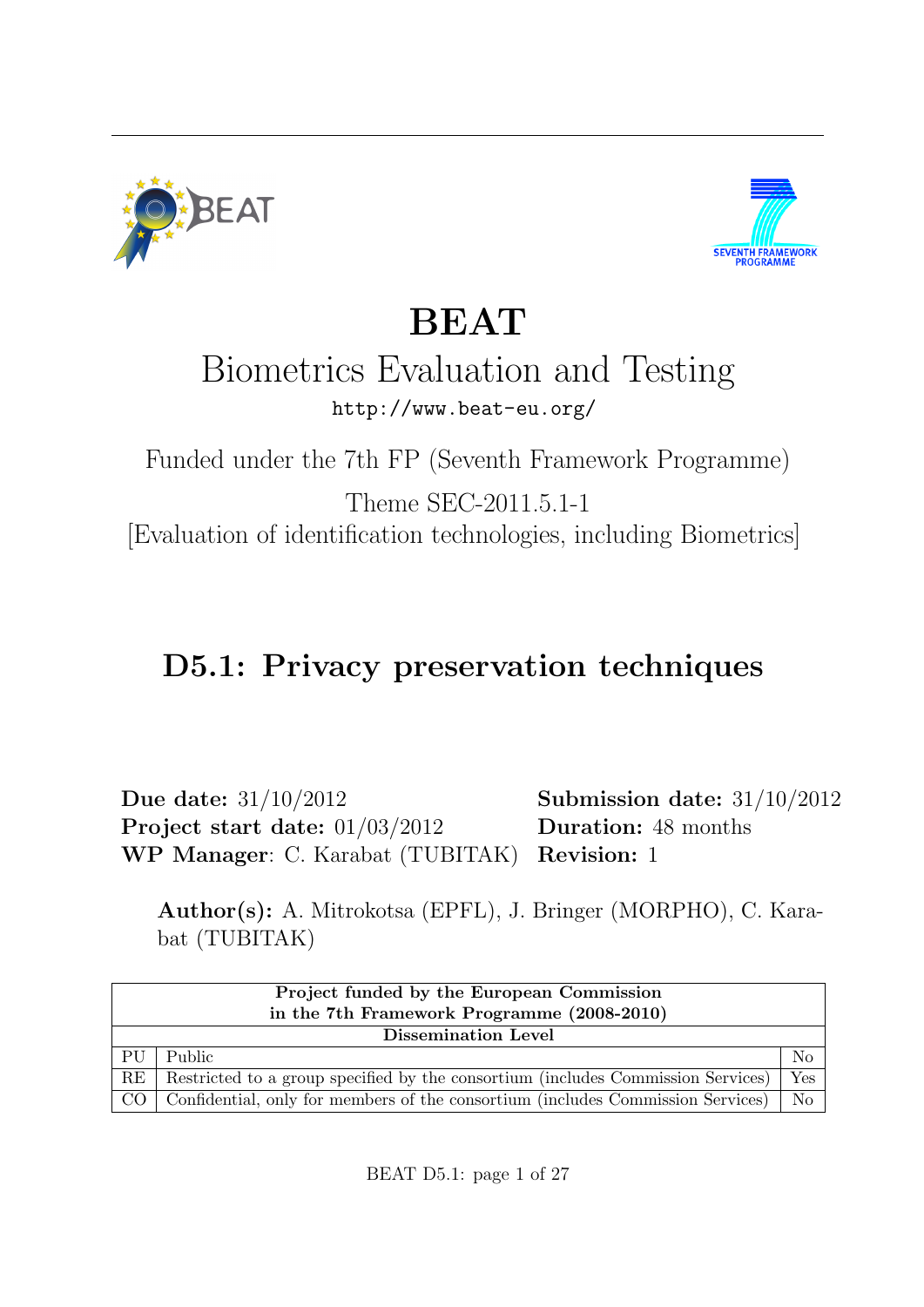BEAT D5.1: page 2 of [27](#page-19-0)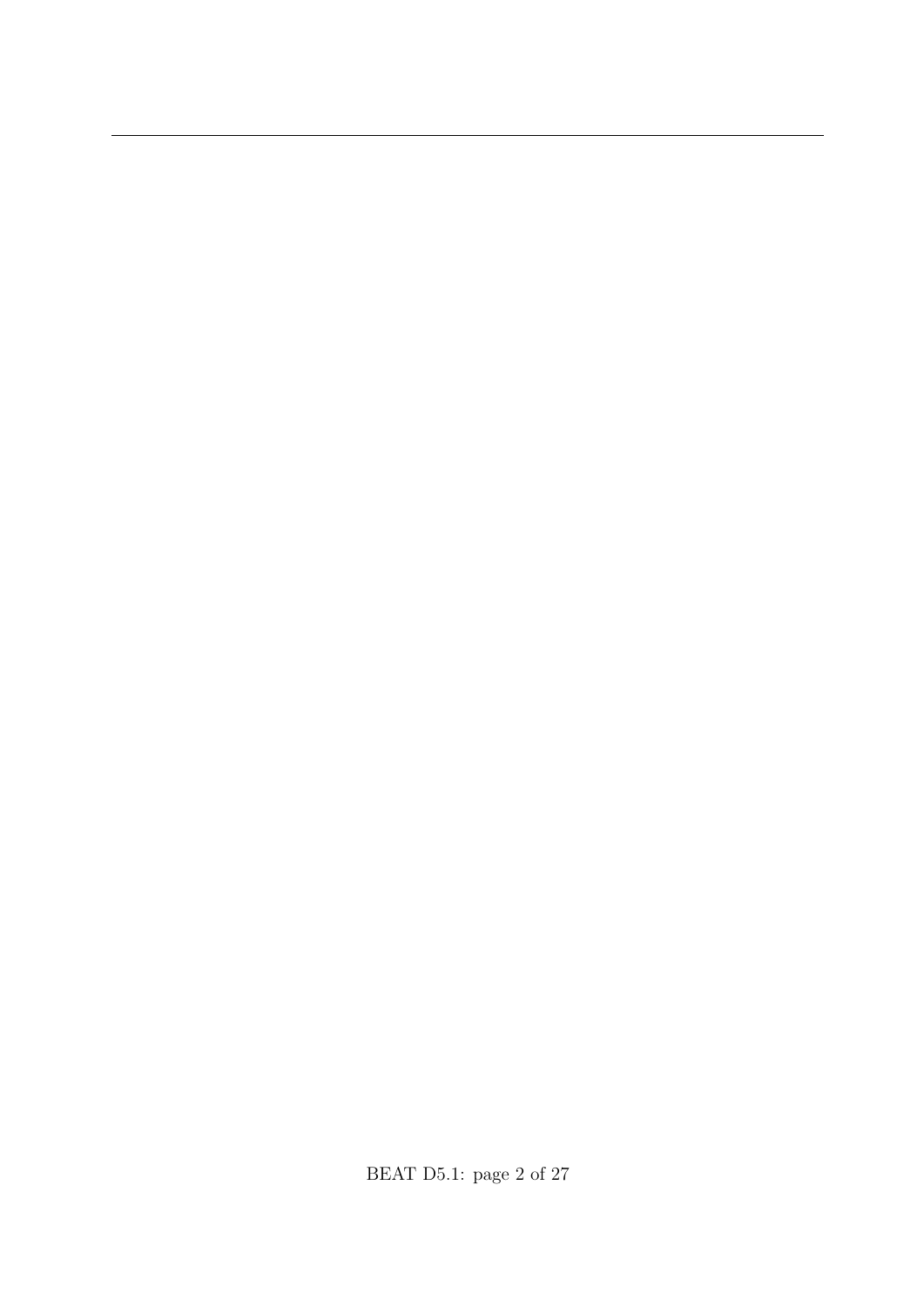

## D5.1: Privacy preservation techniques

#### Abstract:

Biometric recognition is an important tool that offers an efficient and reliable solution to the problem of user authentication. A large number of biometric systems are used for access control applications. Without doubt the biometric technology has many favorable properties among which is included the strong link between a user and its authenticator for a biometric authentication system. Nevertheless, these advantages are also accompanied with increasing concerns about the security and privacy of biometric technology. For instance one quite serious concern for biometric systems is the fact that unlike passwords and tokens, the biometric data of a user cannot be revoked and reissued if they are compromised. In this deliverable, we investigate the privacy issues related to biometric authentication and we describe methods that can be employed in order to guarantee privacy preservation.

BEAT D5.1: page 3 of [27](#page-19-0)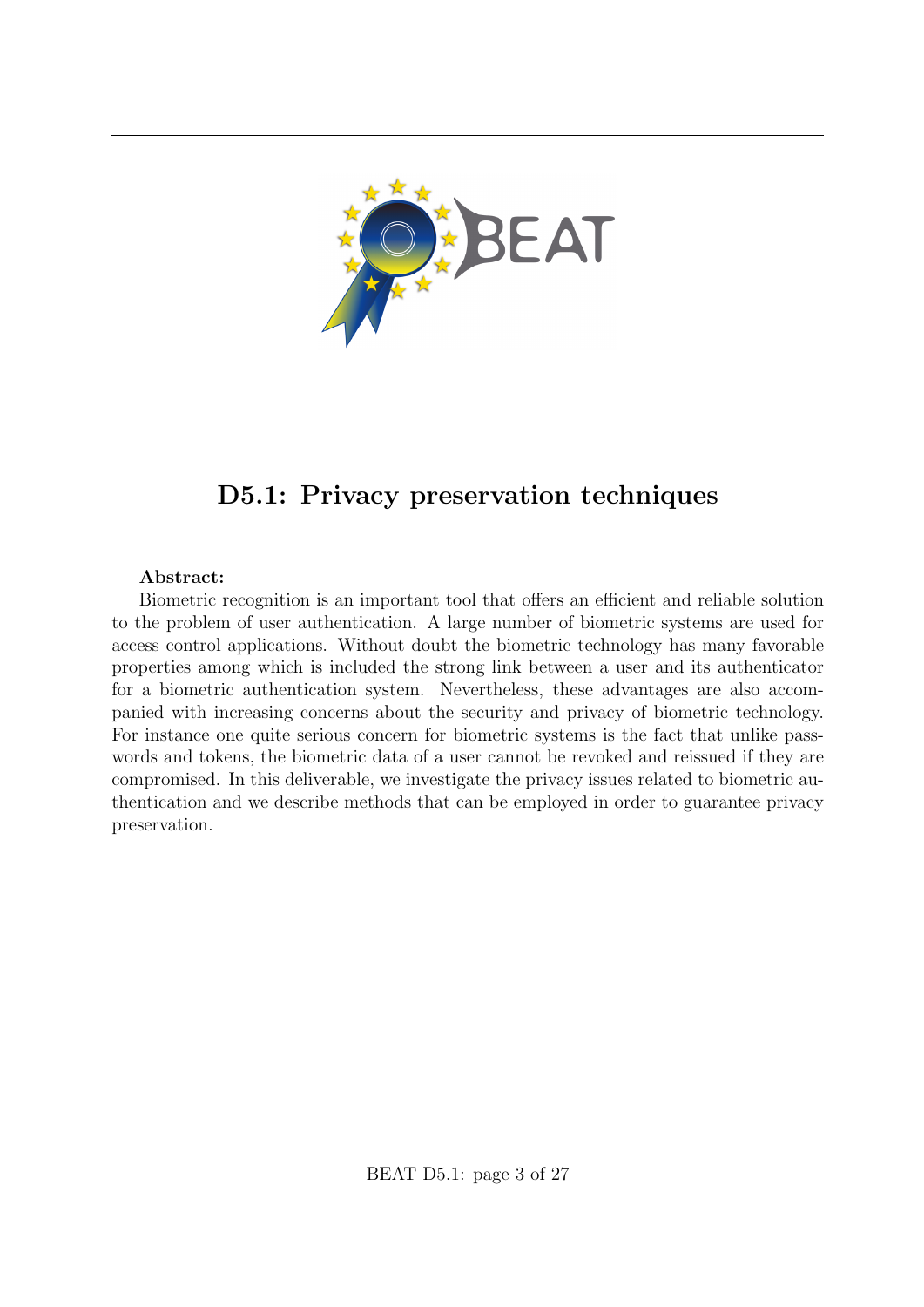BEAT D5.1: page 4 of [27](#page-19-0)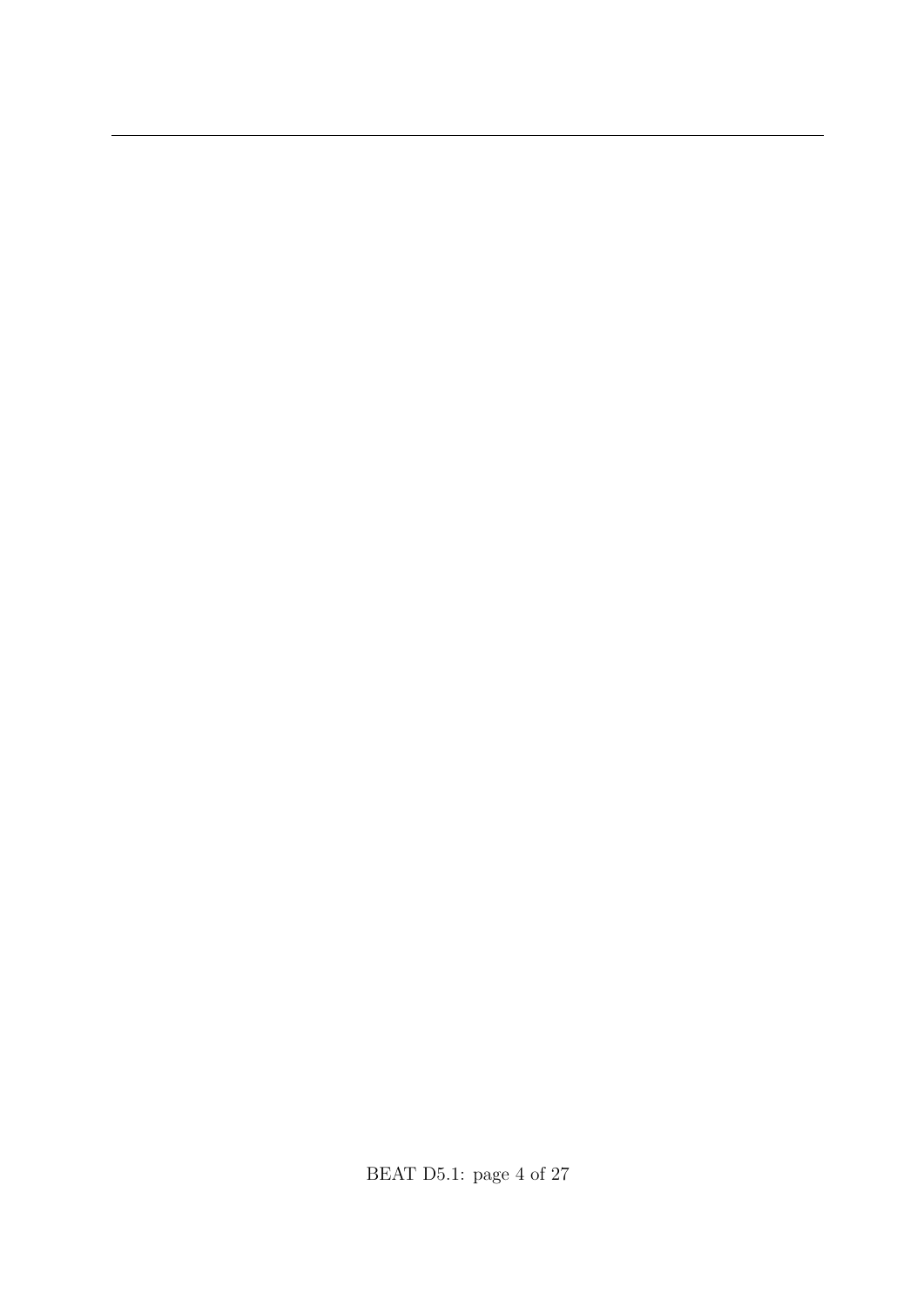## Contents

| 1 Introduction                                                    |     |
|-------------------------------------------------------------------|-----|
| 2 Related work: Privacy-preserving techniques                     | 8   |
| 2.1                                                               | -9  |
| 2.2                                                               | 12  |
| 2.3                                                               | 15  |
| 2.4                                                               | -15 |
| 3 Attacks and Security analysis                                   | 16  |
| 4 Criteria-metrics for Benchmarking Privacy-preserving Biometrics | 19  |
| 5 Conclusions                                                     | 19  |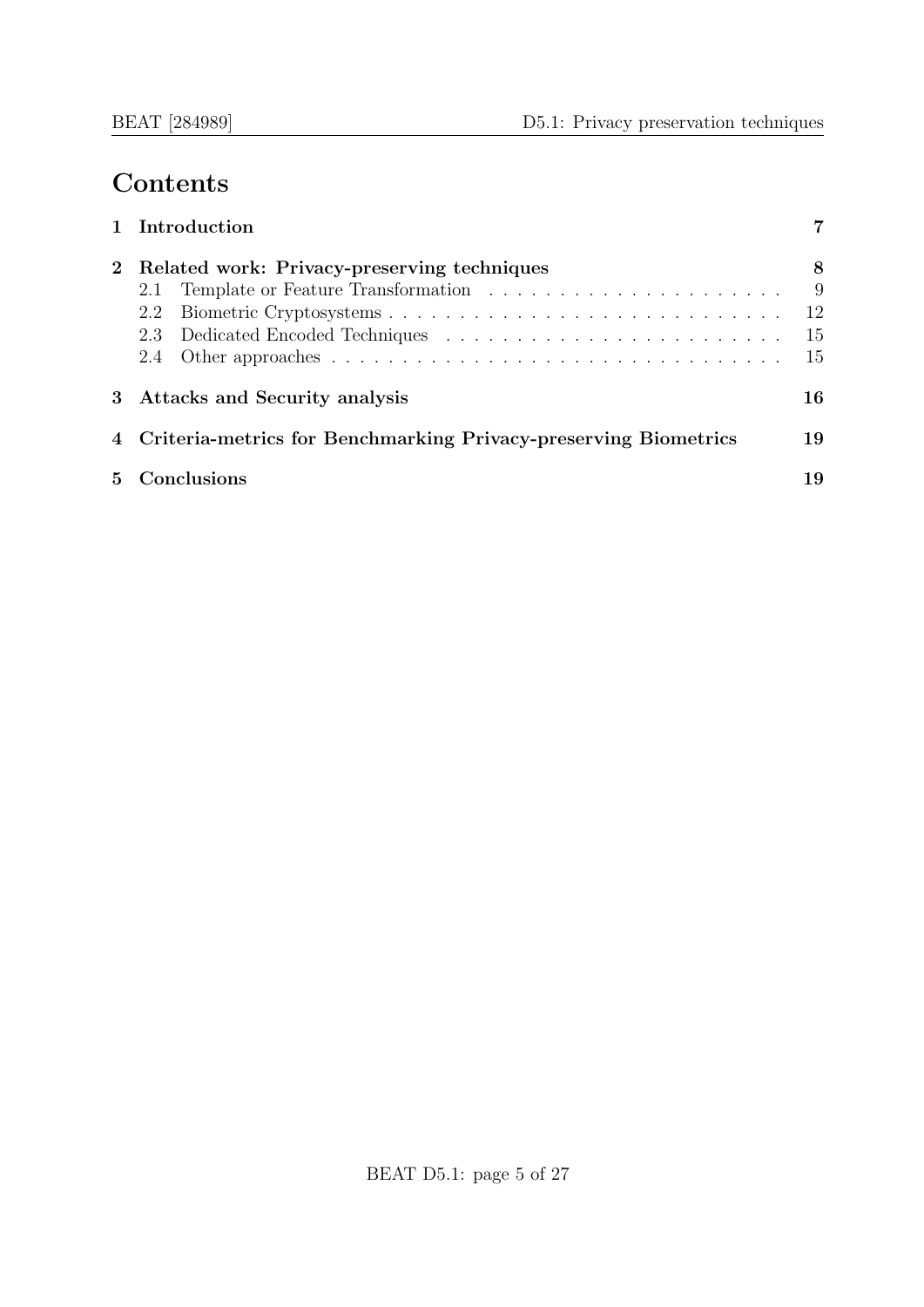BEAT D5.1: page 6 of [27](#page-19-0)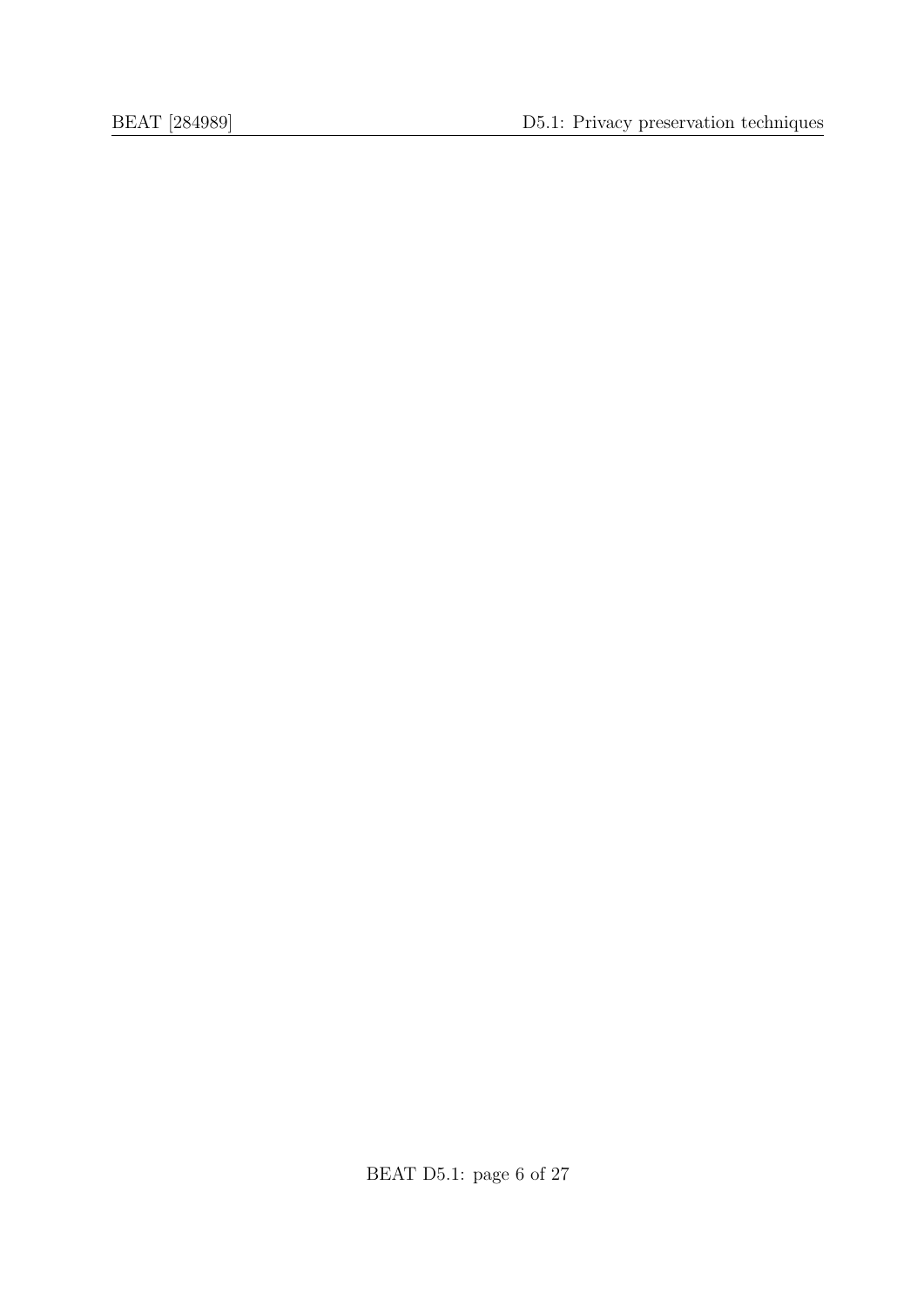### <span id="page-6-0"></span>1 Introduction

Biometric authentication is increasingly being employed as a reliable and ultimate form of authentication and identification since it provides a strong proof of identity (i.e. a biometric something you are). However, the advantages of biometric authentication are also accompanied by some serious security risks and challenges such as accuracy, reliability, data security as well as challenges related to effective private protection. In this deliverable, we will focus mainly on the privacy issues related to biometric authentication.

Under normal conditions, when a party (i.e. a user) provides his personal identification information to a second party (i.e. the database of an authentication system), the user expects that this information will only be used for the agreed-upon function and that this information will be protected from unauthorized parties. A compromised biometric trait/template may lead to serious security and privacy threats:

(i) Biometric information may reveal very sensitive and private information such as the skin color, medical information and ethnic origin and thus, may further lead to unjustified discriminations.

(ii) It is easy to realize the privacy implications if we consider that unique identifiers and biometric data may be easily collected without knowledge or consent.

(iii) Biometric traits that are cross-matched and used in different biometric databases raise serious issues regarding the linkability that may further lead to tracking and profiling and surveillance of individuals.

(iv) This risk is even more serious if we consider that biometric data unlike passwords or other ways of authentication and identification cannot be revoked (inherent irrevocability) and the compromise of a biometric trait-database leads to serious threats of identity (data breach, identity theft and fraud).

Some of the most important questions that we need to ask in order to investigate risks and threats regarding privacy invasiveness in each application scenario are the following:

- Is the used system optional or mandatory?
- Is the system used for identification or verification?
- Is the system deployed for a fixed period of time?
- Who owns the biometric information?
- Where is the biometric data stored?
- What type of biometric technology is being deployed?
- Does the system use biometric templates, biometric images or both?

The International ISO/IEC 24745 standard [\[1\]](#page-19-1) "Information technology - Security techniques - Biometric information protection" provides guidelines that should be followed in order to protect biometric data/information and guarantee their confidentiality, integrity and revocability while this information is stored and transfered.

More precisely, the ISO/IEC 24745 standard provides:

• A description of the inherent threats to which biometric systems are exposed as well as the countermeasures that can be employed in order to protect them.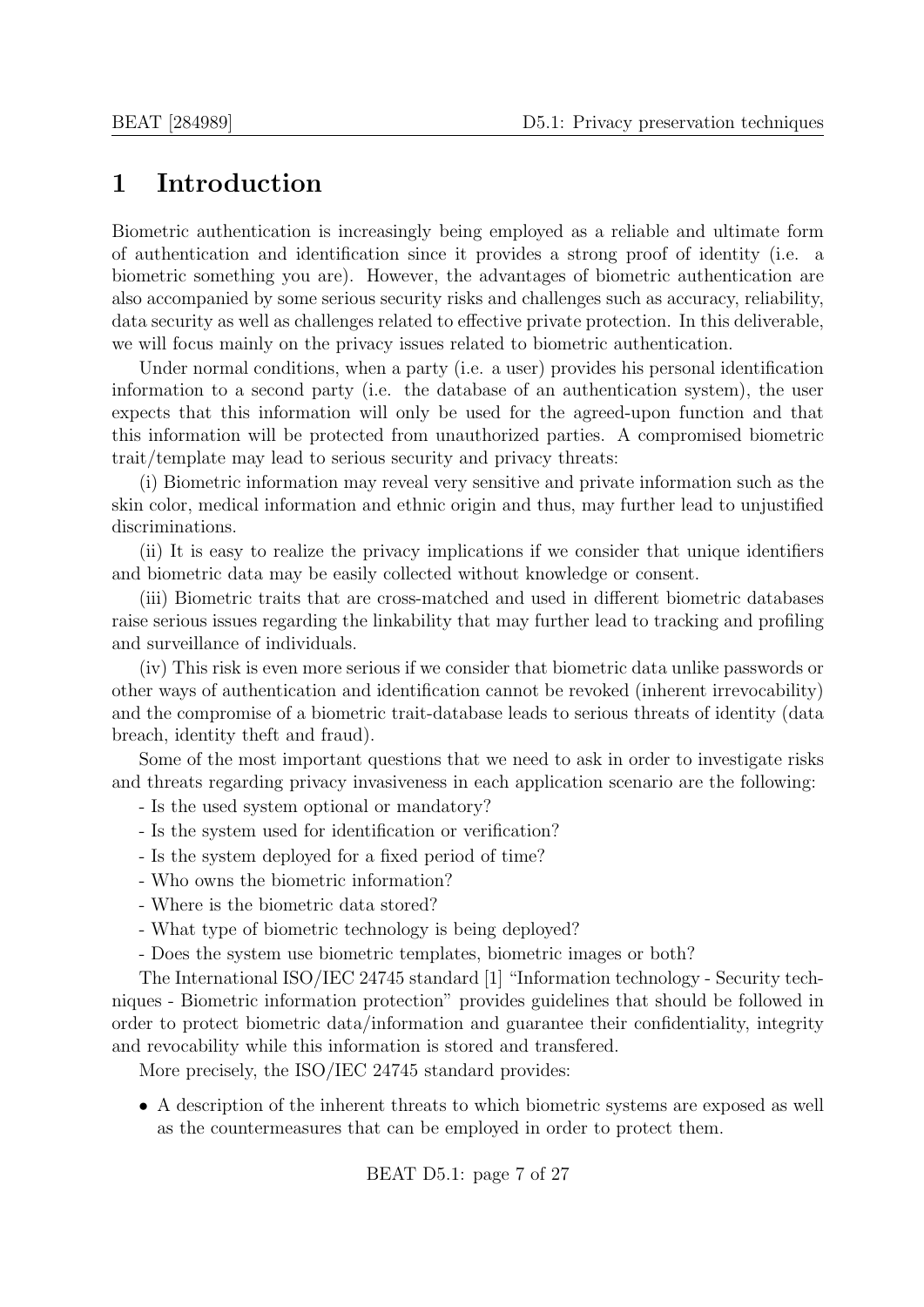- The security requirements that are necessary in order to guarantee the secure binding between a biometric template/trait and a user. More precisely, the need for irreversibility, unlinkability and confidentiality. A detailed description of these requirements that constitute also criteria-metrics for benchmarking privacy-preserving biometrics is provided in Section [4.](#page-18-0)
- As well as guidelines that maybe followed in order to guarantee the privacy of the involved parties while the biometric information is stored, transfered and processed.

Privacy-preservation in biometric authentication has also been investigated by other European research projects. For instance the project TrUsted Revocable Biometric IdeNtitiEs (TURBINE) (http://www.turbine-project.org) is investigating the protection of fingerprint templates. Additionally, the TURBINE project has received an opinion [\[31\]](#page-21-0) from the EDPS (European Data Protection Supervisor) in which is acknowledged the relevance of the best practices provided as output of this project. Furthermore, the BEST (Biometrics European Stake-holders) Network tries to investigate how biometrics can most appropriately be applied in the context of the Charter of Fundamental Rights of the European Union.

This deliverable is organised as following: in section [2](#page-7-0) we describe biometric privacypreservation techniques that can be employed in order to guarantee no violation of the privacy rights of the involved parties. In section [3](#page-15-0) we describe attacks that can be mounted against privacy preservation techniques. Section [4](#page-18-0) describe the criteria-metrics that can be used to benchmark template protection algorithms while section [5](#page-18-1) concludes this deliverable.

## <span id="page-7-0"></span>2 Related work: Privacy-preserving techniques

Privacy-preserving techniques can be discriminated into two broad categories: hardwarebased approaches and *software-based* approaches.

Hardware-based approaches: A hardware-based approach involves designing a "closed" recognition system. In such a system the biometric template never leaves a physically secure module such as a smart card or a hand-held device. Such a device matches the input biometric trait with the template stored in the device and releases a key in case the authentication is successful.

Software-based approaches: Software-based approaches protect the biometric template by storing a modified version of it, in order to reveal as little as possible information about the original biometric trait. Software-based approaches can be discriminated into two main categories: template or feature transformation and biometric cryptosystems:

• Template or Feature Transformation transform the biometric template based on parameters derived from external information such as user passwords or keys. The same transformation function is applied to the query and matched with the stored template.

BEAT D5.1: page 8 of [27](#page-19-0)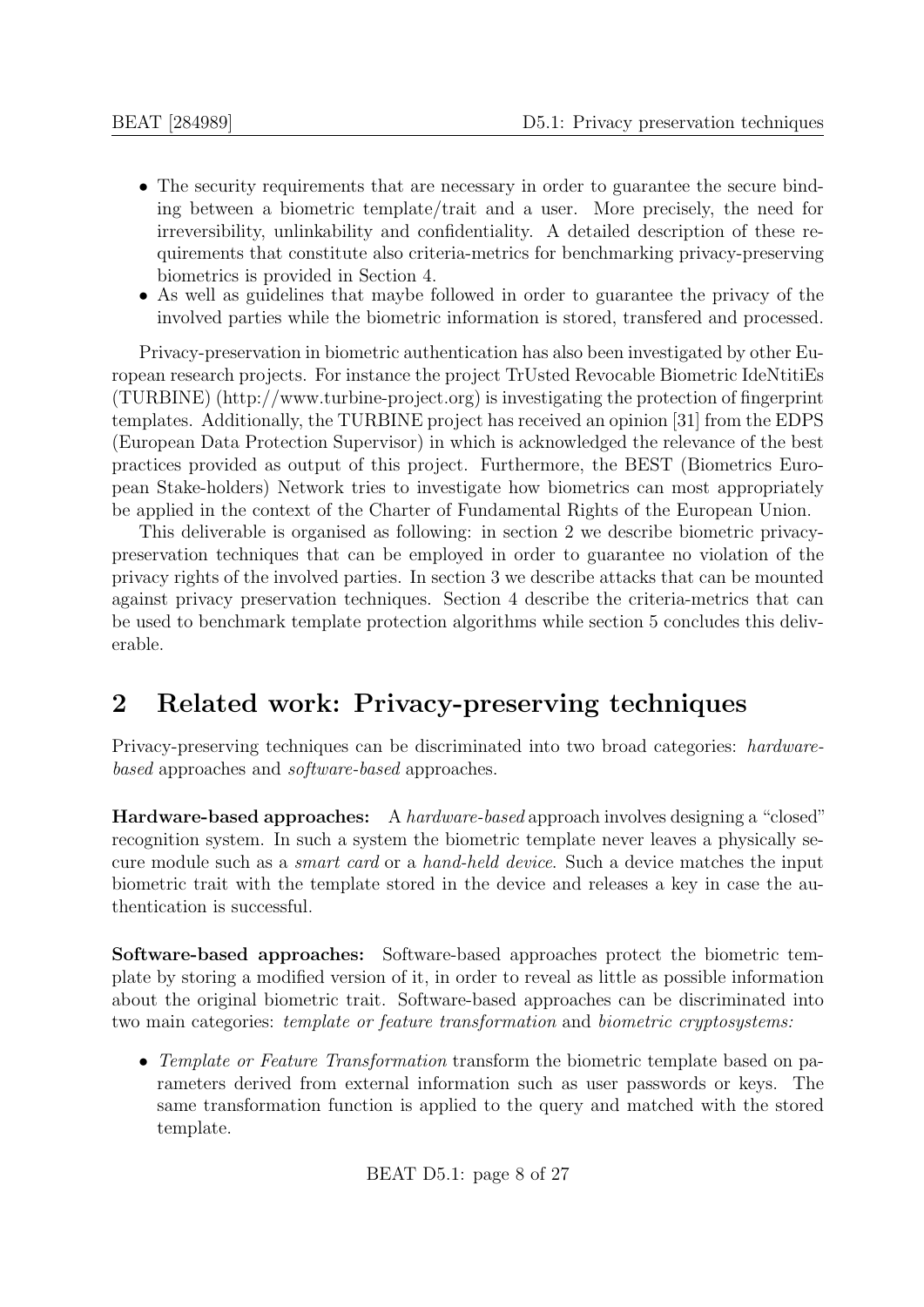- Biometric Cryptosystems attempt to obtain error correcting information from the biometric features known as helper or auxiliary data. The later does not reveal significant information about the biometric trait or the key. Furthermore, error correcting codes are employed in order to recover the enrolled biometric features or the employed key.
- Combined template transformation and biometric cryptosystems: Some approaches combine template transformation and biometric cryptosystems in order to achieve privacy-preservation. For instance Nandakumar et al. [\[69\]](#page-24-0) use the transformed template as input to a biometric cryptosystem while Bringer *et al.* [\[8\]](#page-19-2) transform the helper data in a biometric cryptosystem using an homomorphic scheme.

### <span id="page-8-0"></span>2.1 Template or Feature Transformation

One of the main advantages of template or feature transformation techniques is firstly that the generated templates through this transformation approach can be easily revoked (for instance by changing the password or the key used). Furthermore, there are fewer restrictions regarding the matching algorithms. Thus, it is possible to design sophisticated matchers that can robustly handle intra-user variations. On the other hand, one of their main disadvantages is the difficulty to measure their security strength. An interesting security analysis of template transformation techniques have been described by Nagar *et* al. [\[66\]](#page-24-1).

Template or feature transformation techniques can be discriminated into two main categories based on the template representation used: vector-based transformation and interest-point based transformation.

Vector based transformation: In vector-based transformation biometric templates are represented as vectors and the dissimilarity between two vectors is computed based on the Hamming distance. One of the main requirements of vector-based transformation techniques is the fact that the distances between the vectors should be preserved before and after the transformation. Below we list some of the most important vector-based transformation techniques:

• Cancelable biometric data: Ratha et al. [\[73\]](#page-24-2) introduced the concept of transforming a biometric image in order to enhance the privacy of these biometric data. When non-invertible, this transformation may prevent an adversary to find back who this transformed image belongs to. Moreover it is easy to renew the stored template by choosing a different transformation or to have different transformations for different applications. The question of the irreversibility of the transformation is raised in [\[3\]](#page-19-3) and information on the accuracy performance of the matching are given in [\[71,](#page-24-3) [72\]](#page-24-4). One difficult constraint of this scheme is the tradeoff between performances drop and irreversibility: the transformation has to decrease the entropy of the biometric data to be truly irreversible; therefore this has a bad impact on the performances.

BEAT D5.1: page 9 of [27](#page-19-0)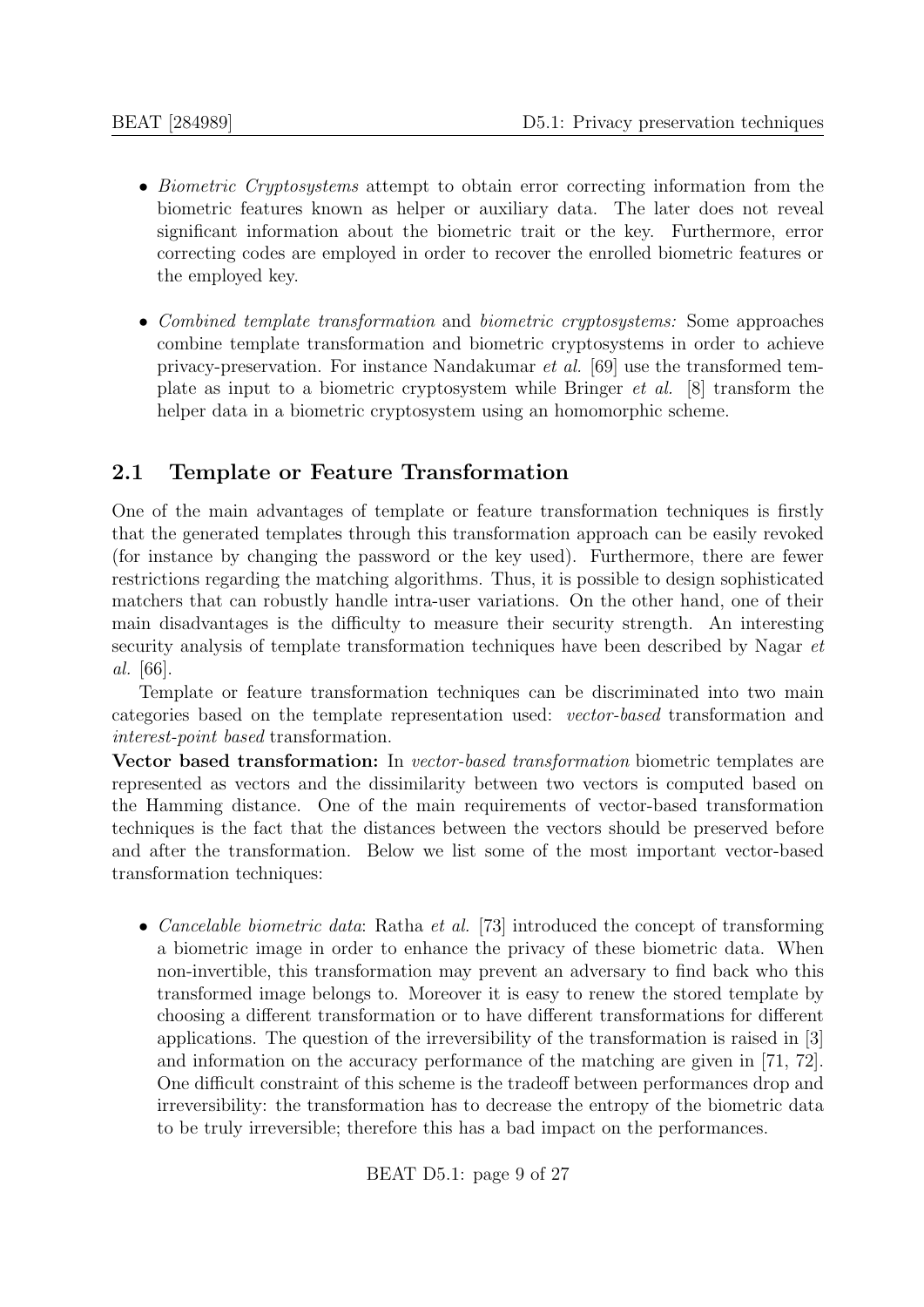Nevertheless the idea of transforming the image or the template seems to be helpful to enhance the security when applying other protection schemes (like in [\[15\]](#page-20-0)). The capability to renew the transformation function is exploited in [\[16\]](#page-20-1) to design a onetime biometric identification scheme similarly to the well known one-time password principle.

• Biometric hashing or Biohashing: Biohashing [\[85,](#page-25-0) [40\]](#page-22-0) is an emerging privacy-preserving technique which represents a biometric feature vector as a pseudo-random binary sequence by incorporating it with random number generator [\[60,](#page-23-0) [85,](#page-25-0) [40,](#page-22-0) [46,](#page-22-1) [47,](#page-22-2) [44,](#page-22-3) [48,](#page-22-4) [45\]](#page-22-5). It is completely different than cryptographic hashing. Biohashing techniques use the biometric template and a secret key (via token) in order to generate the biohash vector of a user. In other words, these techniques rely on two-factor authentication. Since a user cannot give exactly the same biometric data to the system at each attempt to enter the system, it is expected that the distance between the biohash vectors of the same user are small and the distance between the biohash vectors of the different users are high. On the other hand, one bit change at the input, results to huge changes at the output in cryptographic hashing techniques. Thus, they are not suitable to use in biometric recognition systems. Biohashing techniques generally use random projection for dimension reduction just after a feature extraction method (i.e. Principle Component Analysis (PCA), Linear Discriminant Analysis (LDA), Discrete Wavelet Transform (DWT), Fourier Mellin Transform etc.). Furthermore, they use binary quantization to obtain a binary vector which is called biohash. Biohashing techniques achieve very high recognition rates under normal conditions. If the secret key is obtained by an attacker, their performance decreases dramatically [\[61,](#page-23-1) [53\]](#page-23-2). Quantization of biometric feature vector and dimension reduction may also affect directly the performance of a biohashing technique [\[46,](#page-22-1) [47\]](#page-22-2). Apart from that, these methods suffer from invertibility attacks [\[52,](#page-23-3) [25\]](#page-21-1). In these attacks, it is assumed that an adversary gets the biohash and its associated secret key and she tries to obtain the biometric template of the user.

Biohashing techniques are applied to various biometrics. For face biometrics generally PCA or LDA are used as a feature extraction method before applying a random projection [\[60,](#page-23-0) [85,](#page-25-0) [46,](#page-22-1) [47\]](#page-22-2). Teoh et al. [\[40\]](#page-22-0) proposed a biohashing technique for fingerprint biometrics. This method uses integrated wavelet and Fourier Mellin transform for feature extraction and random projections for dimension reduction. The PalmHash [\[27\]](#page-21-2) technique, which uses LDA and random dimension reduction methods, is proposed for palm biometrics.

Advantages of Biohashing Techniques: The main advantages of biohashing are: (i) their suitability for match-on-card application, (ii) the fact that they provide fast authentication due to linear operations and the fact that comparisons are performed in the binary domain, (iii) they provide high recognition rates under ideal conditions.

Disadvantages of Biohashing Techniques: The main disadvantage of the biohashing approach is the poor recognition performance in case that an attacker gets the

BEAT D5.1: page 10 of [27](#page-19-0)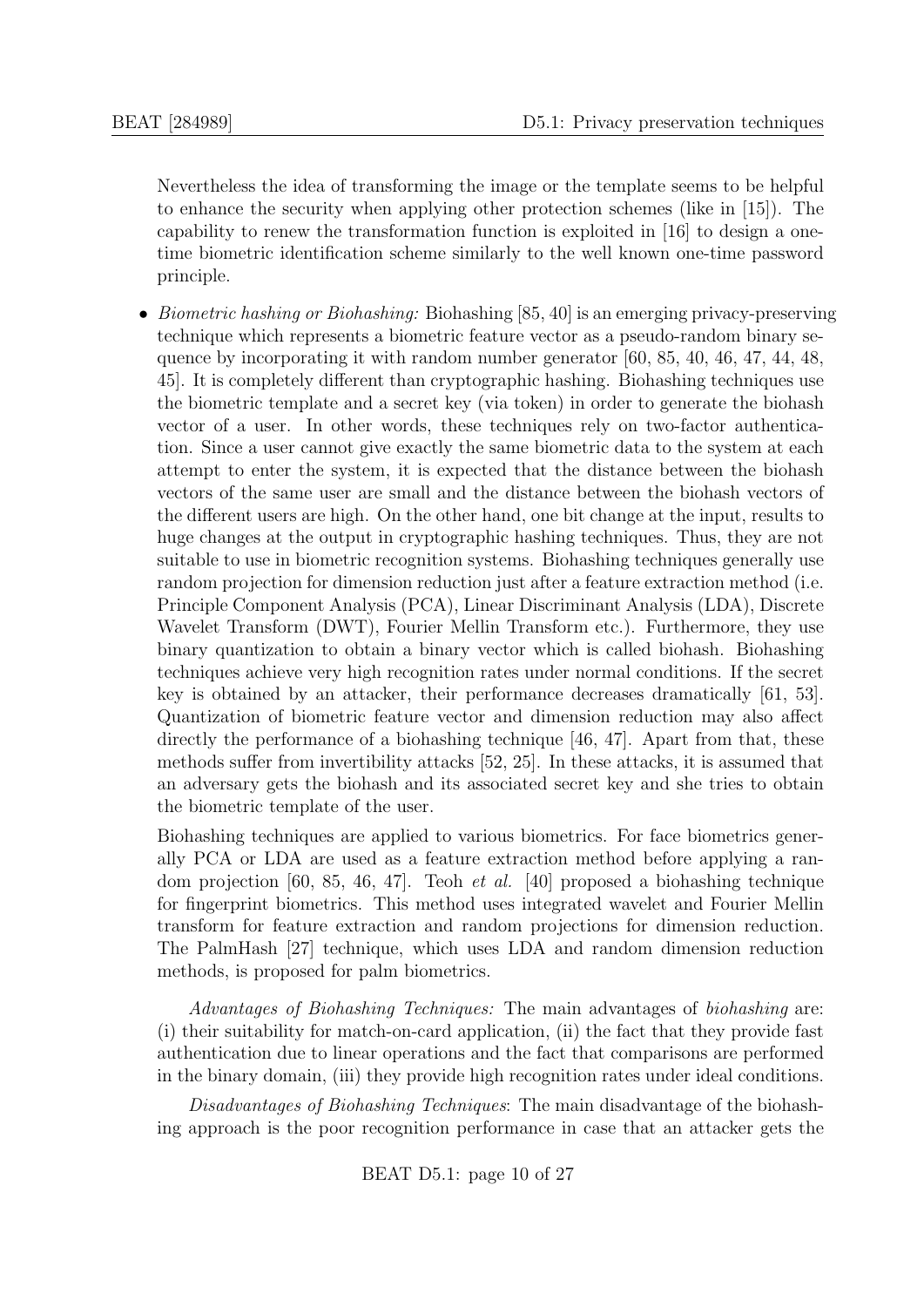secret key. Additionally, invertibility problems may be generated due to linear operations (for instance the biometric template may be obtained if the biohash and its secret key are obtained).

• BioPhasor [\[41,](#page-22-6) [41\]](#page-22-6): BioPhasor techniques are proposed to improve the biohashing techniques. In these methods, the rows of the orthogonal transformation matrix are used as the imaginary part and added to the biometric vector to obtain a set of complex vectors. For each of these vectors, the argument of the values in them are averaged and quantized to form the final binary template. This transformation has been shown to better preserve the matching performance even if the secret key is known to the adversary. Although this scheme is claimed to be non-invertible, the complexity involved in inverting this transformation is not known.

The main advantage of the BioPhasor techniques is that it is computationally hard to invert the resulting vector in order to obtain the original biometric trait. While the main disadvantage of the BioPhasor techniques is the high complexity in order to perform the required computations and consequently the increased required time for authentication time.

• Robust Hashing: Robust hashing [\[84\]](#page-25-1) techniques use a non-invertible transformation function which is a one-way function. The aim is to make the biometric template secure.

Advantages of Robust Hashing Techniques: The main advantages of robust hashing techniques are: (i) It is computationally hard to invert robust hash vector in order to obtain biometric data, (ii) They are quite secure since they use nonlinear operations.

Disadvantages of Robust Hashing Techniques: Among the main disadvantages of robust hashing techniques are included: (i) They use complex dimension reduction methods, (ii) They require high authentication time in comparison with biohashing techniques due to nonlinear operations, (iii) There is a trade-off between discriminability and non-invertibility.

• Class Distribution Preserving Transformation: These techniques transform a realvalue biometric template to a binary string by taking into account the geometric relationship between the biometric templates. Feng et al. [\[34\]](#page-21-3) proposed a method where the biometric template is transformed into a binary string by randomly selecting a set of vectors of the same dimension as the biometric template. Then, the Euclidean distances of the biometric vector from these vectors are stored. Therefore, the aim is to preserve the class distribution when binarizing the biometric templates. These techniques incorporate error correction methods (i.e. BCH coding) and traditional cryptographic hashing methods in order to guarantee the non-invertibility [\[34\]](#page-21-3). Besides, Karabat et al. [\[48\]](#page-22-4) proposed a method which uses an optimal linear

BEAT D5.1: page 11 of [27](#page-19-0)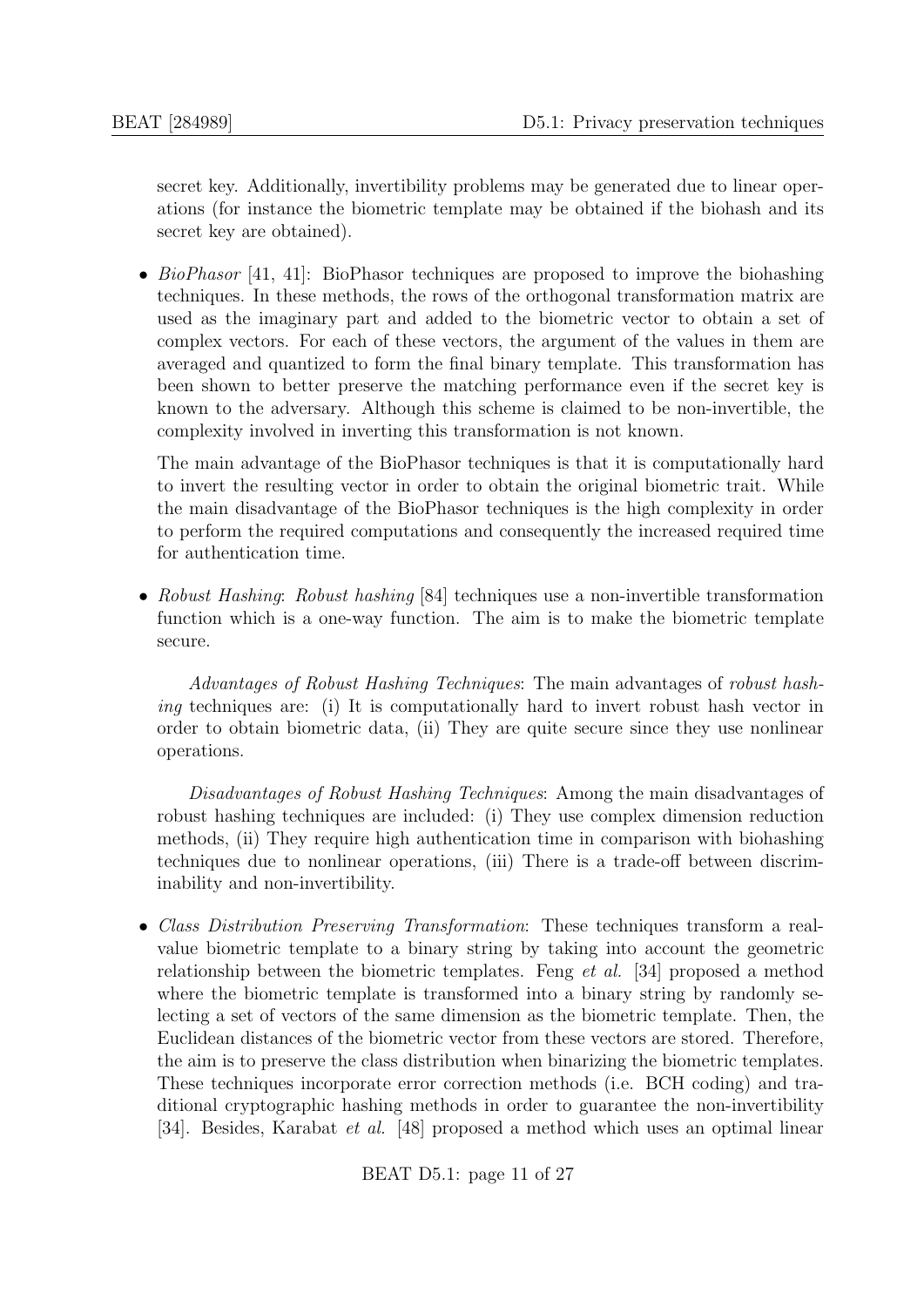transformation matrix based on within-class covariance matrix which is the maximum likelihood estimate of the variations of the biometric data belonging to the same user. This method also aims to reduce the error by taking into account within class distributions. However, it does not use any error correction coding methods.

Advantages of Class Distribution Preserving Transformation: Among the main advantages of class distribution preserving transformation techniques are included: (i) They provide provable security due to cryptographic hashing methods. (ii) They require high complexity in order to invert the template.

Disadvantages of Class Distribution Preserving Transformation: Among the main disadvantages of class distribution preserving transformation are included: (i) Requirement for high computation resources at the enrollment stage. (ii) It incorporates error correction methods and thus requests more computation resources at the enrollment and authentication stages.

Interest point based transformation: Fingerprint biometric templates are usually represented by a set of points called minutiae. Thus, transformation-based approaches used for fingerprint biometrics should use minutiae as the initial representation while the final representation in the transformed domain should also be in the form of a minutiae.

Ratha et al. [\[71\]](#page-24-3) have proposed an approach called cancelable fingerprint templates that uses three different minutiae transformation techniques: the cartesian, polar and functional transformation. All these transformations proposed by Ratha et al. [\[71\]](#page-24-3) have as main advantage the fact that it is difficult to invert them. Nevertheless, these transformations lead to increased intra-user variations (i.e. changes in the template of the same user) and thus consequently to an increased false rejection rate. We should note here that there are many techniques specific for minutiae representation of fingerprints but they use similar techniques compared to vector-based transformation (i.e. cancelable transformation or secret-based transformation).

#### <span id="page-11-0"></span>2.2 Biometric Cryptosystems

Other terms used for biometric cryptosystems are: biometric encryption, fuzzy extractor, secure sketch, helper data system, biometric locking, biometric key generation.

Biometric encryption can de defined as the process in which a digital key (randomly generated) is bound to a biometric template (key binding) or a key is generated by a biometric template (i.e. key generation). In both modes ("key binding" and "key generation") of the biometric encryption (BE) methods, the key is "encrypted" with the biometric trait and the result, which is usually called *biometrically encrypted key* or BE template or helper data is stored either in a database or locally (i.e. smart card).

The BE template can be "decrypted" in the verification process only if the correct biometric sample is presented. Since at each verification process a fresh biometric trait/sample is presented this biometric "encryption/decryption" process is fuzzy by nature. Thus, one important challenge is to recreate the same digital key despite the variations in the biometric traits.

BEAT D5.1: page 12 of [27](#page-19-0)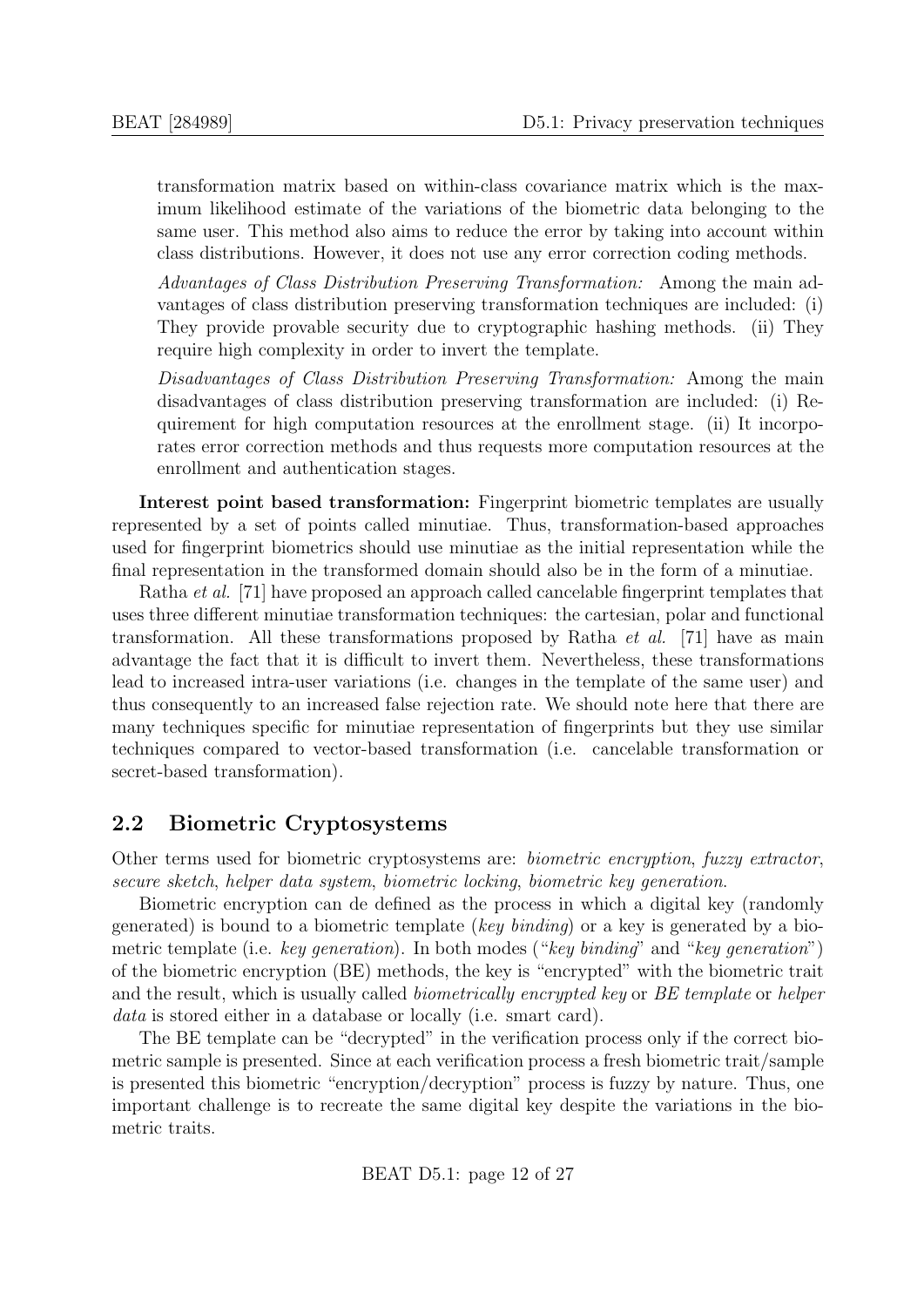Some BE approaches (for instance the Fuzzy Vault [\[42\]](#page-22-7) and Fuzzy Commitment schemes [\[43,](#page-22-8) [36\]](#page-21-4)) work equally well with both key binding and key generation mode.

The key generation mode is also called secure sketch or fuzzy extractor. In this case the original (enrolled) biometric template is recovered in the verification process when a fresh biometric sample is applied to the BE template. In this mode the enrolled biometric template or a string derived from it for instance its hash value serves as a digital key. Nevertheless, this key changes upon each enrollment.

In the key binding mode the key is randomly generated. Thus, the user does not know the key and it can be easily changed since it does not depend on the biometric trait.

Advantages of biometric cryptosystems: The main advantages of biometric cryptosystems include: (i) Firstly, we can easily understand and evaluate the security strength in information-theoretic terms. (ii) Additionally, with biometric systems the key is bound with the biometric trait and thus privacy and security is enhanced. (iii) Using a biometric cryptosystem a biometric system is less susceptible to high level security attacks. (iv) Furthermore, by employing a biometric cryptosystem, the biometric image or any other conventional biometric template is not stored. (v) It is computationally difficult to recreate the original biometric image/template from the stored information. (vi) A large number of untraceable templates for the same biometric can be created for different applications. (vii) Untraceable templates from different applications cannot be linked. (viii) Untraceable templates can be renewed or revoked. (ix) In these systems keys are longer than conventional passwords and they do not require user memorisation.

Disadvantages of Biometric Cryptosystems: Among the main disadvantages of biometric cryptosystems are included: (i) The fact that we cannot use any sophisticated matchers. (ii) The matching performance of a biometric cryptosystem is limited by the error-correction capability of the code used. (iii) To improve the performance we need to extract invariant and discriminative features from the biometric trait.

Below we list some of the most important privacy-preservation techniques for biometrics based on biometric cryptosystems:

• Secure Sketch: It has been suggested [\[43,](#page-22-8) [29\]](#page-21-5) to replace the traditional algorithms to compare biometric traits by an error correction procedure by means of Secure Sketch. In fact, in a secure sketch, biometric data are quantized and then combined with a codeword to exploit its correction capacity. In this case, the biometric template – the secure sketch – partially hides the biometric reference which was used in its creation. However, secure sketch suffers from two drawbacks. The first one is that the error correction is, usually, less effective than the traditional matching algorithm to compare two biometric traits regarding the accuracy of the performances. The second one is that secure sketch is not sufficient to ensure the confidentiality of the underlying biometric trait used alone [\[10,](#page-19-4) [76\]](#page-24-5). A potential benefit of the secure sketch is the simplification of the biometric matching. This opens the possibility to encrypt the secure sketch with a homomorphic cryptosystem to perform the comparison with encrypted biometric data, i.e. without decrypting them. Consequently, there have been a lot of papers integrating secure sketches into cryptographic protocols to reinforce

BEAT D5.1: page 13 of [27](#page-19-0)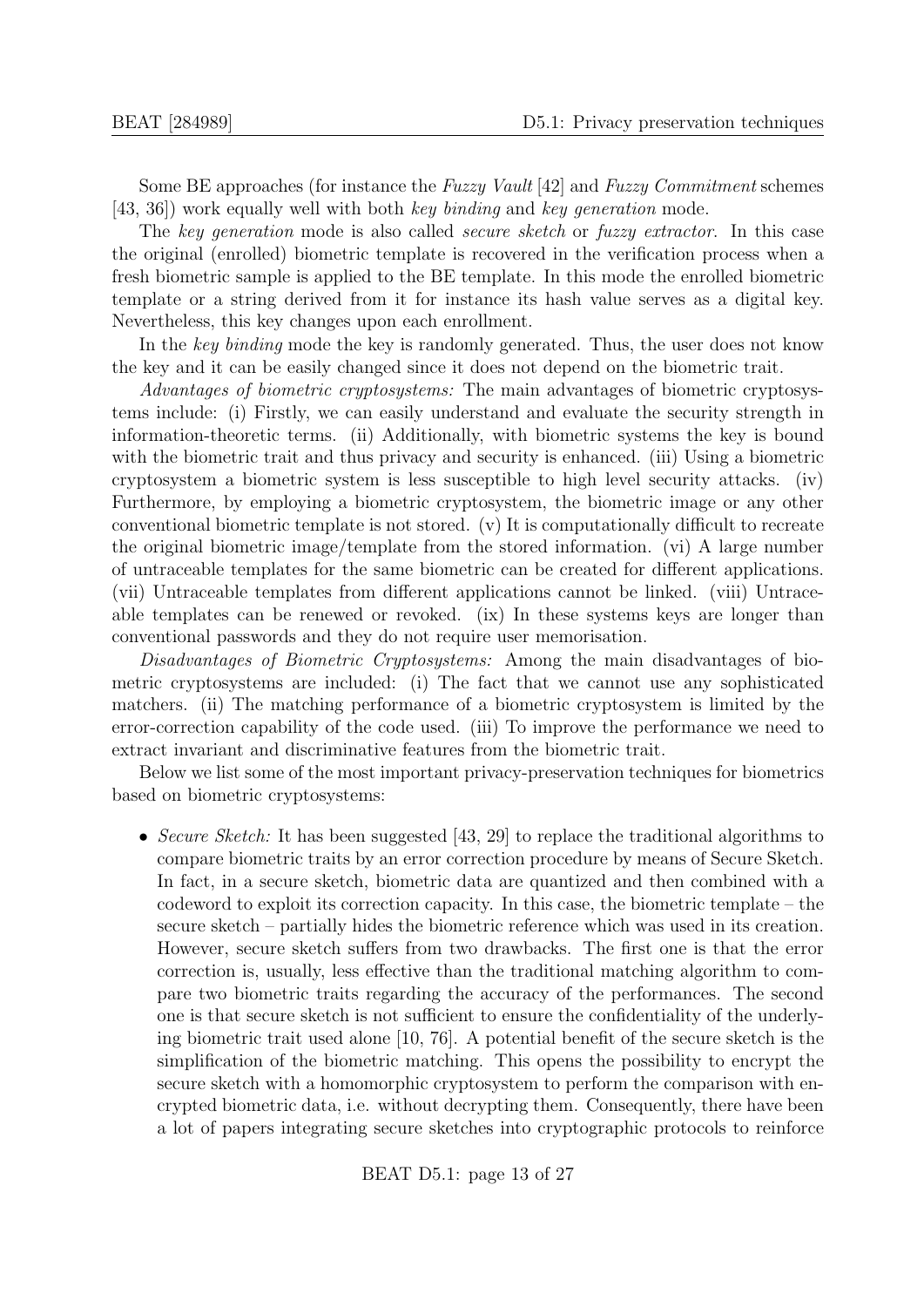their security [\[17,](#page-20-2) [13,](#page-20-3) [4,](#page-19-5) [8,](#page-19-2) [83,](#page-25-2) [32,](#page-21-6) [70\]](#page-24-6).

- Fuzzy Vault: The fuzzy vault has been introduced by [\[42\]](#page-22-7) and many papers describe applications of this scheme to fingerprint, e.g. [\[26,](#page-21-7) [55,](#page-23-4) [64,](#page-23-5) [59,](#page-23-6) [23,](#page-20-4) [58,](#page-23-7) [56,](#page-23-8) [57,](#page-23-9) [65,](#page-24-7) [69,](#page-24-0) [68,](#page-24-8) [88\]](#page-25-3). This scheme, that belong in the category of secure-sketch schemes, relies on Reed-Solomon codes: each information symbol is accompanied by its evaluation by a given polynomial p to form a pair  $(x_i, y_i = p(x_i))$ . Moreover, some random chaff points are added to mix genuine pairs with fake ones. As this construction is order-invariant, it can be applied to fingerprint biometric where minutiae play the role of the  $x_i$ 's. To open a vault, one has to produce a sufficient number of genuine pairs; this way, the errors decoding capacity of the Reed-Solomon code enables to reconstruct the underlying polynomial  $p$ . The feasibility of using such concept to identification is now studied [\[63\]](#page-23-10) and an extension for encoding multiple sets has recently been suggested [\[12\]](#page-20-5).
- *Mytec1*: Mytec1 is the first biometric encryption (BE) scheme based on key binding and was proposed by Soutar et al. [\[81\]](#page-25-4). In this approach the key is linked to a predefined pattern s From s and f and their Fourrier transforms  $S$  and  $F$  correspondingly a filter is created  $H = S/F$  [\[22\]](#page-20-6). Only the value of H is stored and obtaining S or F is quite difficult. If for another fingerprint  $f'$  with corresponding Fourrier trasfer  $F'$ it holds that  $F = F'$  then the verification process outputs s' such that  $s = s'$ . Nevertheless, this approach turned out to be impractical regarding the provided accuracy and security.
- $Mytec2$ : Mytec2 [\[80,](#page-25-5) [78,](#page-24-9) [79\]](#page-25-6) was a successor of Mytec1 and it was the first practical biometric encryption scheme. In this approach only the phase-parts of the Fourier tansforms  $S$  and  $F$  are held in the filter  $H$ . Furthermore, the phase of  $S$  is randomly generated and not stored. Consequently, the output of this approach  $c$  is also random. The output pattern and the key are linked via a lookup table and ECC while the key, the filter  $H$ , the hashed key and lookup table are stored in the helper data. The main advantage of this approach is error tolerance. Nevertheless, the initial published version was vulnerable to hill-climbing attacks (see Section ) since it uses a simple repetition ECC. For more proper selections of ECC the security of the approach is increased.
- Fuzzy Commitment Schemes: The Fuzzy Commitment [\[43,](#page-22-8) [36,](#page-21-4) [9,](#page-19-6) [89,](#page-25-7) [86\]](#page-25-8) belongs in the category of secure-sketch schemes and is probably the simplest BE approach and most studied one. In this approach the biometric template should be in the form of an ordered bit string with a fixed length. A key is mapped to an  $(n, k, d)$  ECC codeword that has the same length with the biometric template. The codeword and the template are XOR-ed and the resulting value as well as a hashed value of the key are stored. Upon the versification process a fresh biometric template is XOR-ed with the stored string and the resuling value is decoded using the ECC scheme. If

BEAT D5.1: page 14 of [27](#page-19-0)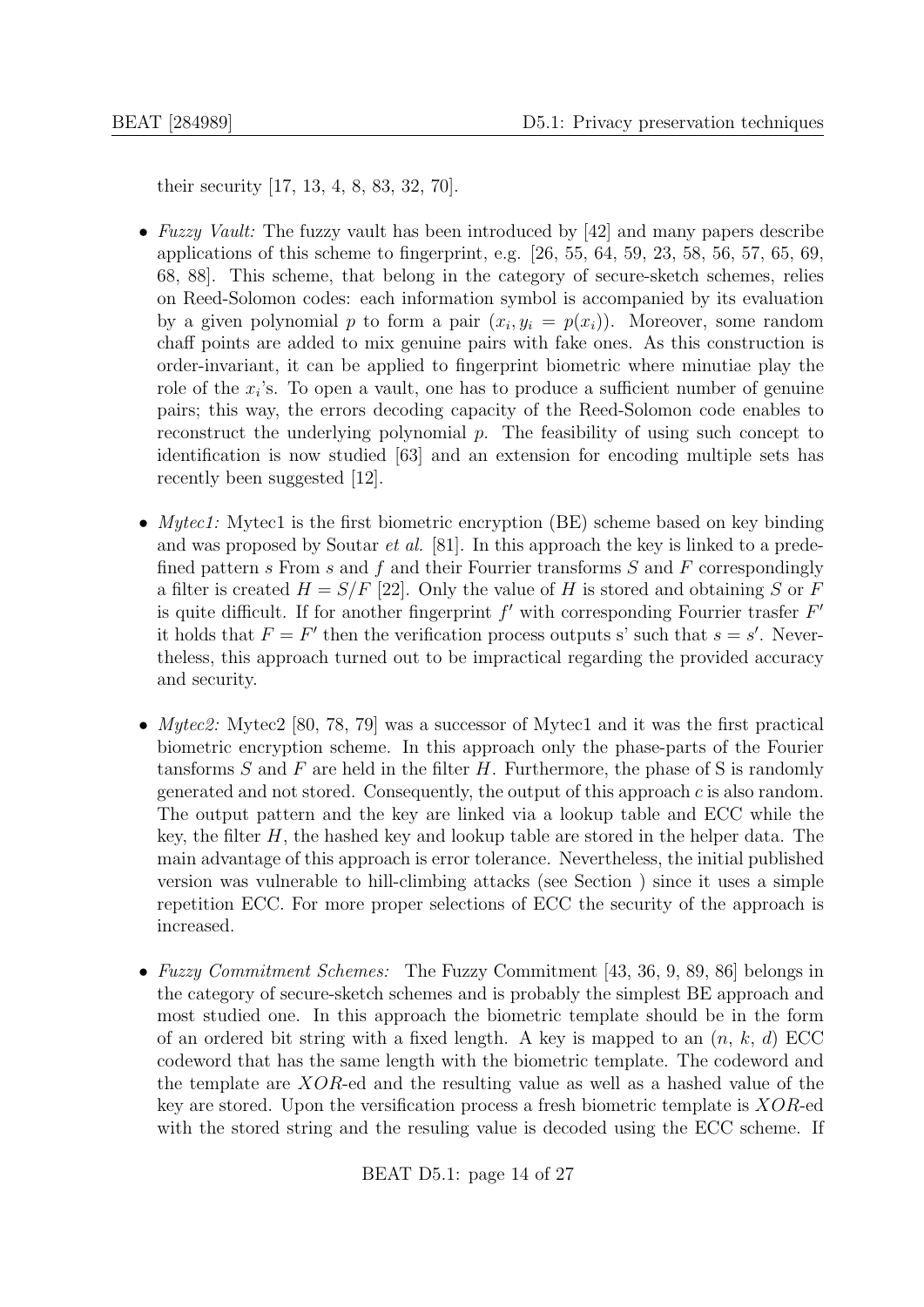the codeword received from this process agrees with the enrolled (original) biometric template the k-bit key is released.

#### <span id="page-14-0"></span>2.3 Dedicated Encoded Techniques

A lot of suggestions have been published to apply the above described constructions to classical biometric data. One common problem that arises for most of the schemes - in particular for biometric cryptosystems - is the need for dedicated encoding of biometric data to get good accuracy performances. Often, it is needed to find a binarisation process (see for instance [\[49\]](#page-22-9)) of biometric data that enables to compare them with a simple algorithm as for instance Hamming distance, while it is required to maintain the discriminative properties of the data.

The case of iris is generally considered as one the simplest ones: Iriscodes [\[28\]](#page-21-8) are a common way of representing iris trait as binary vectors. To represent iris, biometric data are quantized (binarised) in such a way that for comparing two iriscodes one has to look at the number of coordinates in which they differ. However, the score computation relies also on a more or less complex normalization process that takes into account the quantity of information available after the feature extraction from the iris images. This as an impact on the way to design the protected comparison algorithm [\[10\]](#page-19-4).

Face templates are commonly represented in an Euclidean space. Hence it is possible to use state-of-the-art embedding techniques into a Hamming space for binarisation. However the constraints on performances could be hard to fulfill as seen in the literature [\[87,](#page-25-9) [51\]](#page-23-11).

Fingerprint case is a tricky one and thus is the subject of a lot of scientific works [\[86,](#page-25-8) [39,](#page-22-10) [24,](#page-21-9) [15,](#page-20-0) [30,](#page-21-10) [67,](#page-24-10) [90,](#page-25-10) [33,](#page-21-11) [91\]](#page-26-0). One natural solution to binarize a fingerprint is to start from the image, to extract the global pattern (mainly ridges orientation) of the fingerprint and then to adapt state-of-the-art quantization techniques. However, this is not based on classical fingerprint templates [\[37\]](#page-21-12) that use minutiae and for which performances are known to be far better than with the fingerprint pattern and most of the methods need a reliable alignment of the data. Gyaourova and Ross [\[35\]](#page-21-13) solution is also based on pattern but exploits the comparison with representative fingerprint patterns to construct a feature vector. Several works suggest solutions at minutiae level, for instance [\[30,](#page-21-10) [67,](#page-24-10) [90,](#page-25-10) [33\]](#page-21-11). And some recent proposals, e.g. [\[91\]](#page-26-0), are more precisely based on local neighborhoods of a minutia – called minutiae vicinities. In particular  $[19, 20, 21]$  $[19, 20, 21]$  $[19, 20, 21]$  $[19, 20, 21]$  $[19, 20, 21]$  offers promising performances with binary feature vectors that can be compared two by two with a matching phase that exploits the Hamming distance and some additional localization information.

Similar solutions would be necessary for the other biometric modalities. And in all cases, improvement of the performances (i.e. decrease of the impact of the binarisation algorithms onto the error rates) is still an important research topic.

#### <span id="page-14-1"></span>2.4 Other approaches

HW-based: A technology known as Match-On-Card (MOC) enables to realize the comparison of the fresh biometric trait to a biometric template stored inside a smartcard by

BEAT D5.1: page 15 of [27](#page-19-0)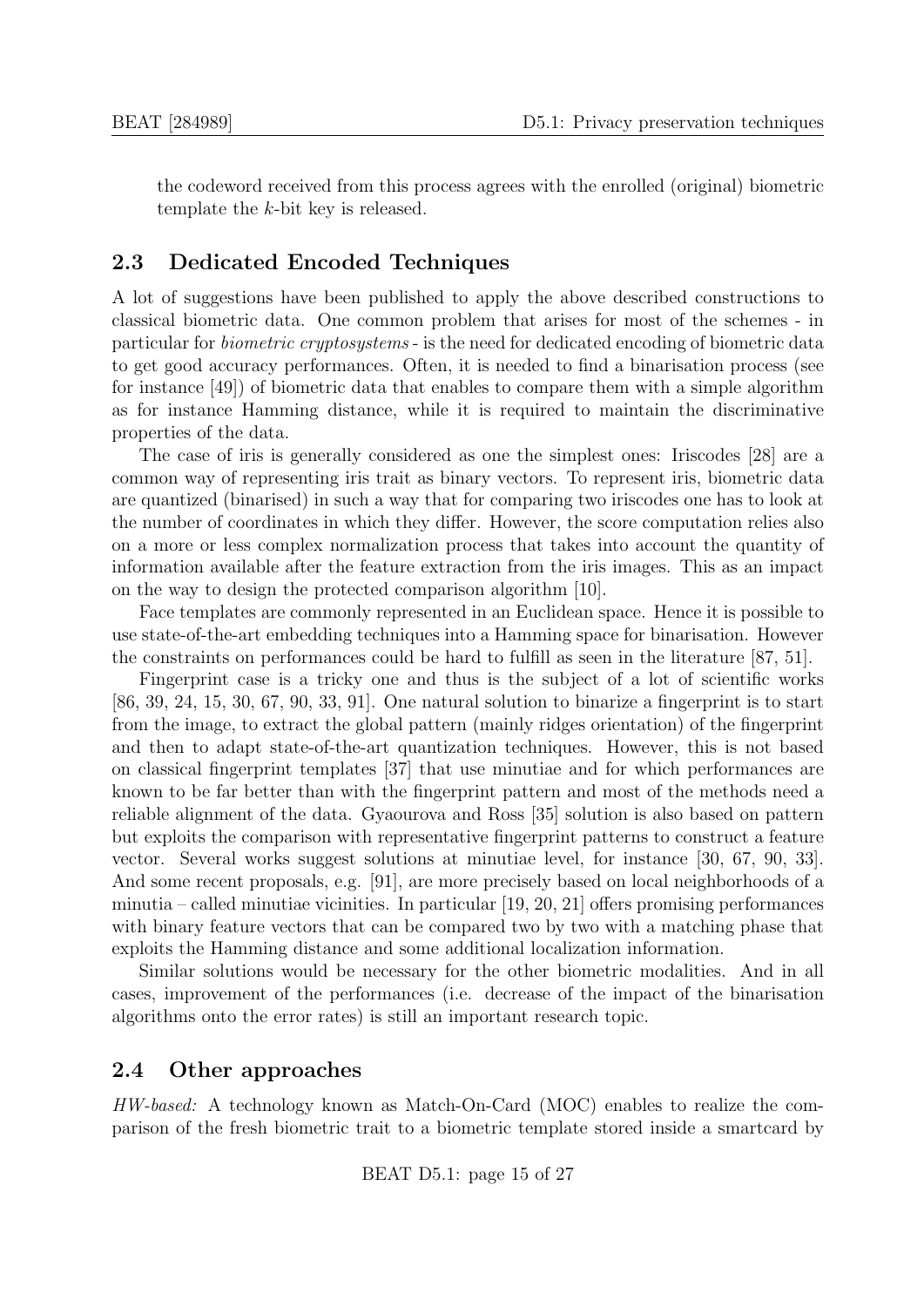processing the complete matching algorithm during a biometric authentication request. As a next step the smart card gives as output whether this comparison is positive or not.

In [\[18\]](#page-20-10), this is exploited to combine local authentication on a local client, based on a traditional biometric comparison. After this local authentication, a specific anonymous remote authentication – relying on a cryptographic key generated from the stored biometric template – is executed where the server can only verify the validity of the individual without learning its identity. In [\[14\]](#page-20-11), the technology is used to embed a security module in local access control terminal to ensure the protection of the reference data: the protocol enables to achieve authorization checking. These systems have been analyzed and demonstrated within the TURBINE project, see <http://www.turbine-project.eu/index.php>.

In the case of MOC-enabled smart cards, it is important to prevent vulnerabilities similar to these of a YesCard (i.e. an attack that has been performed in banking systems, where a card always returns "yes"). In the case of biometric systems this attack can lead not only to the YesCard even but also to the NoCard as it is described by Barral et al. [\[6\]](#page-19-7). More precisely, Barral and Vaudenay [\[6\]](#page-19-7) proposed a protocol that can be used in order to combat attacks that my lead to YesCard or NoCard events using simple cryptographic primitives such as symmetric encryption. Barral et al. have also proposed an approach called externalised fingerprint matching [\[5\]](#page-19-8). In this approach a smart card is employed for the biometric identification. In order to perform the identification the following protocol is used. A scrambled fingerprint template  $t$ , derived from the original template by adding a random minutiae at the enrollment phase, is stored on the smartcard. Additionally, on the card is stored a string  $w$  in which is encoded, which of the minutiae in  $t$  are genuine. In the identification process, the terminal reads  $t$  from the card and using the incoming data (fresh biometric trait), it determines which of the minutiae in  $t$  are genuine. More precisely, the terminal used in the identification process generates a candidate  $w'$  and sends this to the card. As a final step the card checks if the Hamming weight of  $w \oplus w'$  is smaller than a security threshold d.

### <span id="page-15-0"></span>3 Attacks and Security analysis

Simoens et al. [\[76\]](#page-24-5) present attacks on template protection schemes that can be described as fuzzy sketches based on error-correcting codes. A number of attacks against biometric cryptosystems (biometric encryption) approaches are presented in [\[82\]](#page-25-11). Below, we give a brief description for some of the most representative attacks against privacy-preserving biometric systems.

• False acceptance rate (FAR) attacks: As explained since several years [\[54,](#page-23-12) [11\]](#page-20-12) in the case of the fuzzy commitment scheme, one very concrete vulnerability of protection schemes that work at the template level only, is the capability to execute authentication checks with any restriction based on chosen or random fresh templates. In practice, an adversary that possesses a large database of biometric templates and that has access to a so-called protected template will be able to run a search among the database until he finds a False Accept (i.e. a template sufficiently close to the

BEAT D5.1: page 16 of [27](#page-19-0)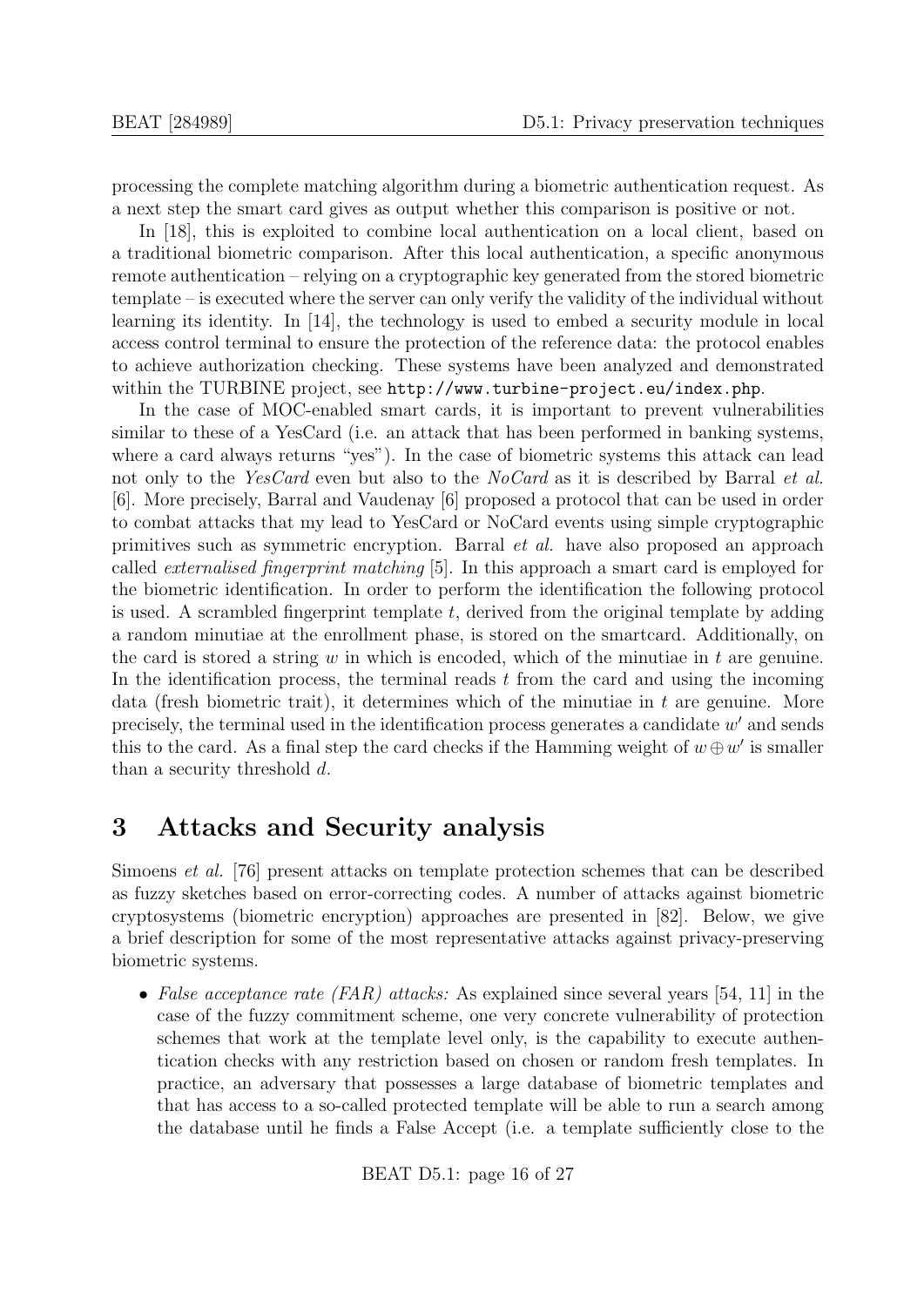protected one). This way he will be able to retrieve data close to the original one, and sometimes this would even lead directly to the original template (this is the case for the fuzzy commitment scheme). It should be noted here that the False Accept Rate (FAR) is in general between  $10^{-5}$  and  $10^{-3}$  which is sufficiently low to achieve a strong authentication but not negligible at all. Hence this represents an important threat.

- Cross-matching attacks: Simoens et al. [\[76\]](#page-24-5) explains how to determine whether two secure sketches are coming from the same biometric source in the case of the fuzzy commitment scheme. This attack may also lead to the reconstruction of the template under some constraints. Indistinguishability is highlighted there as a specific property to be addressed by protection schemes. Later on, Kelkboom et al.[\[50\]](#page-22-11) suggested to use a permutation of the templates as a potential countermeasure against such crossmatching checks between different sketches.
- Inverting hash: This is a type of brute force attack. In case that a hash is stored on the BE template (i.e. helper data) an attacker may try to cryptographically invert the hash. In order to avoid this type of attack, it should always be computationally infeasible for the attacker to mount such an attack.
- Hill-climbing attack : In a hill-climbing attack  $[2, 62]$  $[2, 62]$  $[2, 62]$  the adversary sends random synthetically generated templates to a biometric authentication system (matcher) which are modified one after the other (iteratitely). More precisely, the attacker makes small modifications in the input impostor's image and waits to see how the acceptance scores (intermediate matching scores since the BE algorithm does not provide scores) change. In case that the acceptance score increases, then the modification of the input impostor's image is retained otherwise the adversary tries a different modification. After multiple repetitions of this process the attacker will be able to reach the verification threshold  $(\delta)$ .
- Nearest Impostors attack: In the nearest impostor attack, similarly to the hill-climbing attack the adversary uses a partial matching score of the ECC chuck of the BE template and a global intermediate score. Nevertheless, instead of using the same image and making multiple modifications on it the attacker uses a relatively small (for instance a few hundreds) number of samples against the BE template. Thus, he identifies multiple nearest impostors (i.e. synthetically generated templates) and keeps those for which he achieves either the highest global score or the higher partial score for a given chunk. He applies this technique iteratively and by using a voting technique, he retrieves the key bits related to each chunck. If the attacker succeeds he will be able to recover the whole key or at least reduce the key space.
- ECC Histogram attack [\[82\]](#page-25-11): In some BE approaches, ECC is used in order to generate the BE template (i.e. helper data). In some cases the ECC codeword is composed of a series of chunks (i.e. for instance the Reed-Muller chunks [\[36\]](#page-21-4)). An adversary may

BEAT D5.1: page 17 of [27](#page-19-0)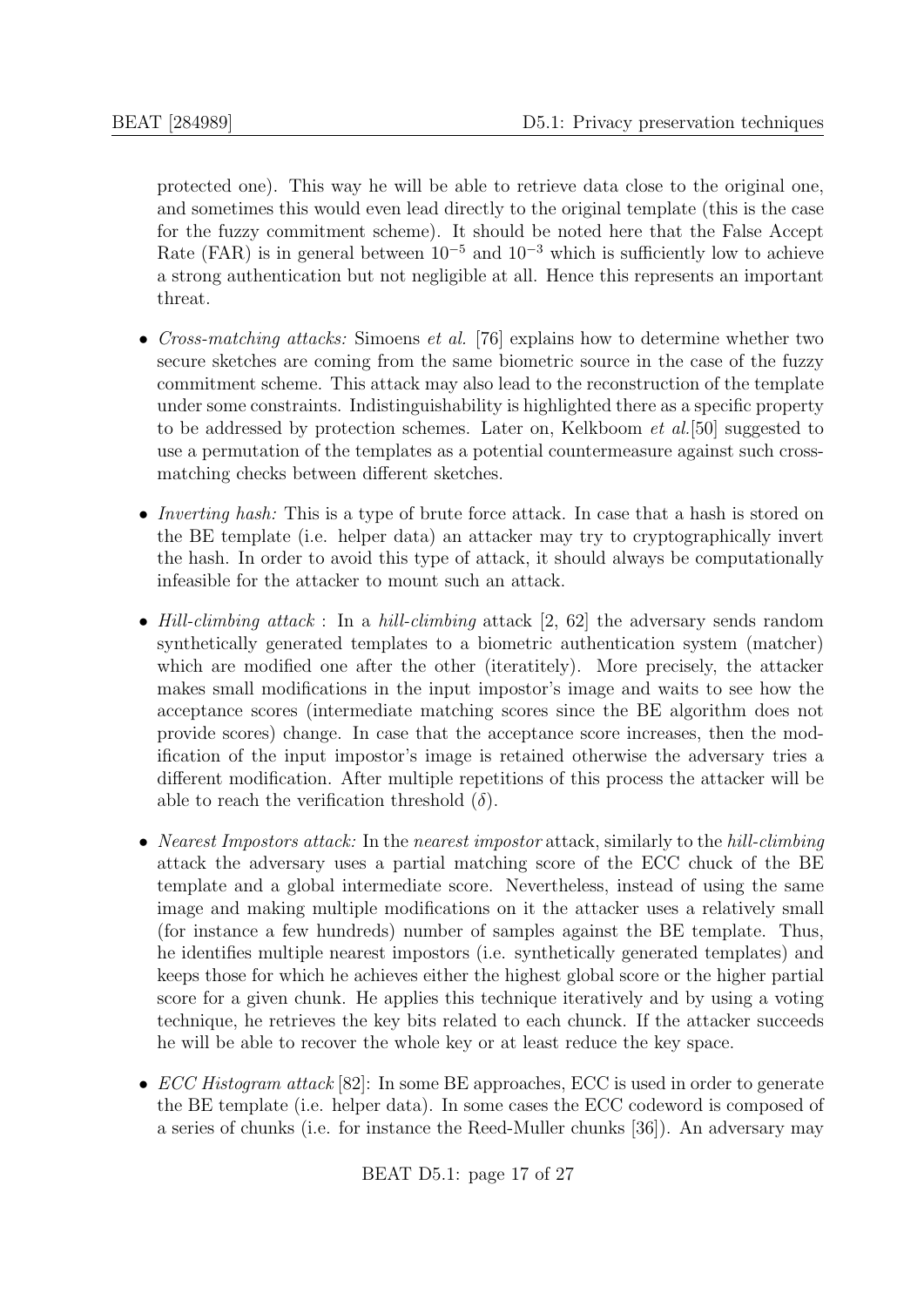exploit this by generating a database of artificially generated templates and run it against the ECC chunks of the helper data. By counting the number of appearances of each possible output codeword for all artificially generated templates in his database, he creates a histogram. Finally, he selects the codeword that corresponds to the histogram winner.

- Re-usability attack [\[7\]](#page-19-10), [\[74\]](#page-24-11): In case that the same biometric is used in multiple applications, an adversary may try to use several versions of the helper data in order to retrieve the original biometric trait and /or the key. The Fuzzy Vault approach is especially vulnerable against this type of attack.
- Blended Substitution attack [\[74\]](#page-24-11): In a blended substitution attack, the adversary substitutes the user's biometric record with his own data. This way both the user and the adversary are able to be authenticated with the same enrolled biometric record. The fuzzy vault scheme is especially vulnerable to this attack. In such a scheme, the adversary may insert his own biometric template using his own key or using the user's key if he has it in his disposal. In the later case, the attack is called insidious blending.
- Non-randomness attacks [\[82\]](#page-25-11): In this category are included all the attacks that can be launched against biometric systems by exploiting the non-randomness of biometric helper data. More precisely, many Biometric Encryption schemes such as the Fuzzy Vault and the Fuzzy Commitment schemes assume that the biometric traits are random in order to formally prove their security. Nevertheless, in reality the biometric traits are inherently non-random. Thus, an adversary may exploit this to identify clusters in the helper data and subsequently interconnect the same parity bits.

Frameworks to analyse the privacy of biometric approaches: In [\[75\]](#page-24-12), a general framework is introduced to analyze the privacy properties of biometric authentication protocols. The goal of an adversary in such context is to learn information either on biometric data or on users that are in the system, not to bypass the authentication. A general model involving four logical entities – sensor, server, database and matcher – is described and complex internal adversaries are studied. This work underlines that current solutions that have been developed in the honest-but-curious adversary model, would probably have weaknesses when considered in an insider attack model. This emphasizes the need to go beyond the usual honest-but-curious assumption.

BEAT D5.1: page 18 of [27](#page-19-0)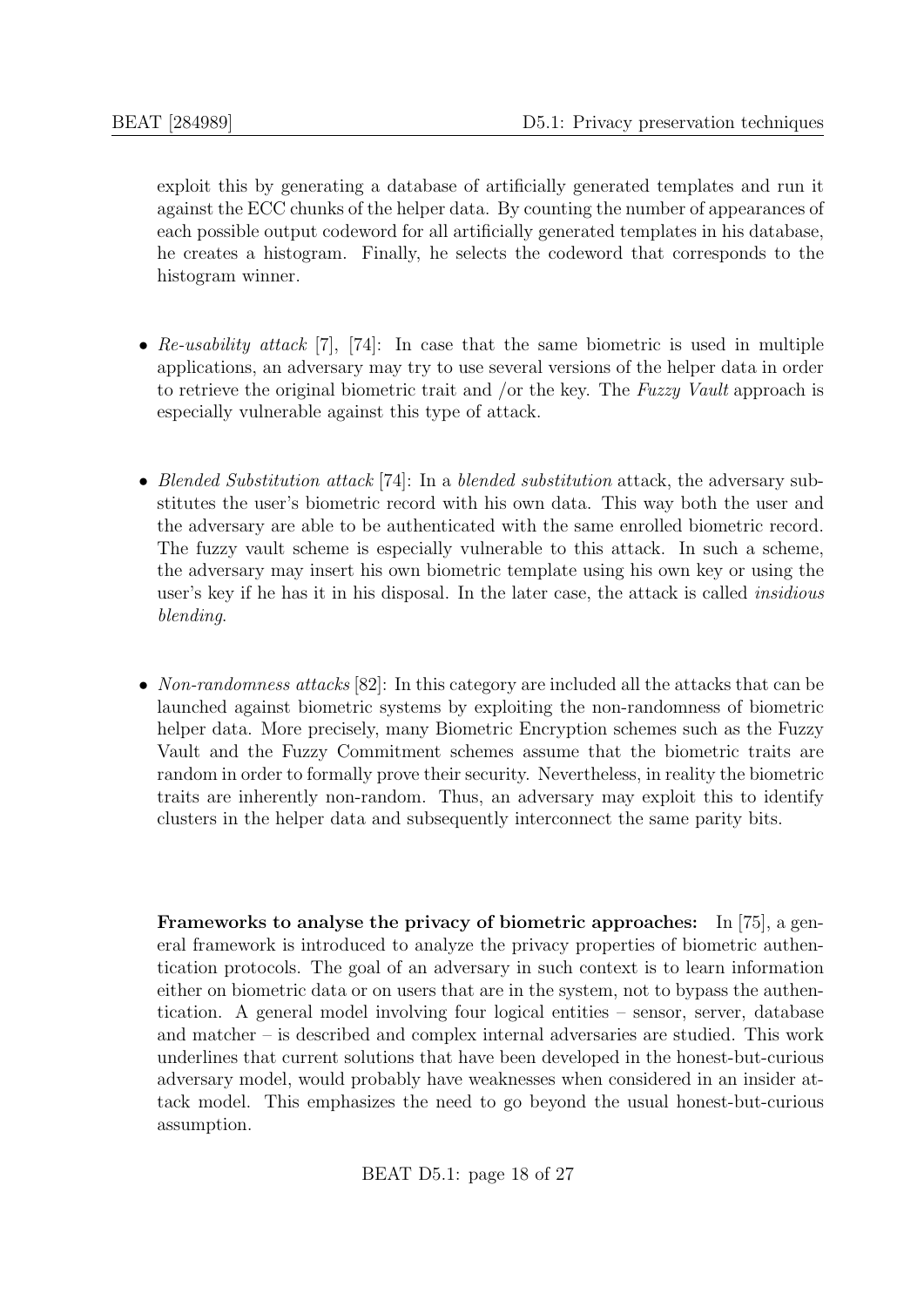## <span id="page-18-0"></span>4 Criteria-metrics for Benchmarking Privacy-preserving **Biometrics**

A detailed description of criteria-metrics that could be used to benchmark template protection algorithms is given in [\[77,](#page-24-13) [38\]](#page-21-14). Below we briefly describe the most important metrics that should be taken into consideration when designing privacy-preserving biometric systems.

- Accuracy: The biometric template protection scheme should not degrade the recognition performance (i.e. the False Acceptance Rate (FAR) and the False Rejection Rate (FRR)) of the biometric system.
- *Diversity:* The biometric template should not allow cross-matching across the existing databases. In other words, the biometric template protection scheme should allow the generation of a maximum number of independent protected templates that can be generated from the same biometric feature.
- Irreversibility: It is of utmost importance that it is computationally infeasible to retrieve the original biometric template from the protected (or transformed one). Due to this requirement the transformation approach that might be adopted may lead to lower accuracy rate (difficult to achieve high accuracy).
- Revocability: It should be possible and straightforward to revoke a compromised template and generate a new one for the same user.
- Security: It should be computationally infeasible to obtain the original biometric template from the secure-transformed biometric template. Thus, it would be computationally infeasible for an adversary to generate a physical spoof of the biometric trait from a stolen template.
- Unlinkability: It is important to protect the users of a biometric system from crossmatching of different biometric trait databases. This way the users of a biometric trait are protected from possible tracing and profiling.

## <span id="page-18-1"></span>5 Conclusions

Obviously privacy-preservation is an important requirement of utmost importance in order to guarantee the widespread adoption of biometric authentication systems. Nevertheless, this direct need for privacy-preserving biometric systems is often accompanied by a "zerosum" mentality that considers that the adoption of privacy-preserving techniques in the authentication information systems will necessarily weaken the security and functionality of these systems. In this deliverable, we discuss existing privacy-preservation techniques designed for biometric systems. It is quite important to note that guaranteeing that no privacy-rights are violated during the biometric authentication process has received a lot

BEAT D5.1: page 19 of [27](#page-19-0)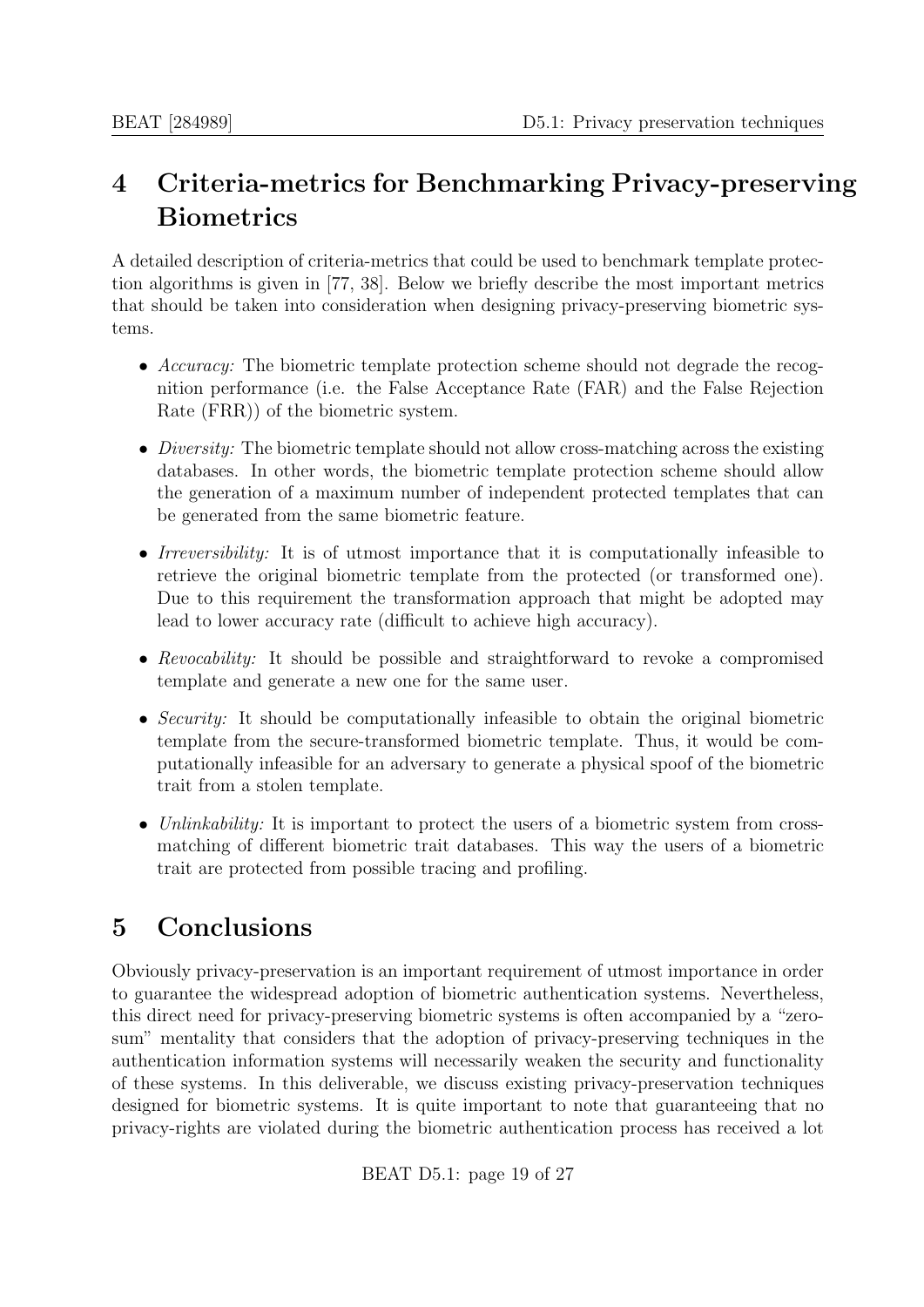of attention. Many privacy-preserving constructions for biometric systems have been proposed while the attack and security analysis studies are increasing. Undoubtedly, several security properties/constraints should be taken under consideration when designing a privacy-preserving mechanism for a biometric system and many of the existing schemes present serious limitations. For instance, the security of template level techniques is inherently limited by the False Acceptance Rate [\[54\]](#page-23-12). However, given the increased interest and motivation toward this direction we expect to see important progress in this field that would lead to a "win-win" scenario for all the entities involved without violating their privacy rights.

#### References

- <span id="page-19-1"></span><span id="page-19-0"></span>[1] S. I. 24745:2011. Information technology – security techniques – biometric information protection.
- <span id="page-19-9"></span>[2] A. Adler. Vulnerabilities in biometric encryption systems. In Proceedings of the International Conference on Audio and Video based Biometric Person Authentication, pages 1100–1109, 2005.
- <span id="page-19-3"></span>[3] R. Ang, R. Safavi-Naini, and L. McAven. Cancelable key-based fingerprint templates. In ACISP, pages 242–252, 2005.
- <span id="page-19-5"></span>[4] M. Barbosa, T. Brouard, S. Cauchie, and S. M. de Sousa. Secure biometric authentication with improved accuracy. In ACISP, pages 21–36, 2008.
- <span id="page-19-8"></span>[5] C. Barral, J.-S. Coron, and D. Naccache. Externalized fingerprint matching. In Biometric Authentication, volume 3072 of LNCS, pages 309–315, 2004.
- <span id="page-19-7"></span>[6] C. Barral and S. Vaudenay. A Protection Scheme for MoC-Enabled Smart Cards. In Proceedings of the Biometric Symposium BSYM'06, pages 1–6. IEEE, 2006.
- <span id="page-19-10"></span>[7] X. Boyen. Reusable cryptographic fuzzy extractors. In ACM CCS 2004, ACM, pages 82–91. ACM Press, 2004.
- <span id="page-19-2"></span>[8] J. Bringer and H. Chabanne. An authentication protocol with encrypted biometric data. In Proceedings of the Cryptology in Africa 1st international conference on Progress in cryptology, AFRICACRYPT'08, pages 109–124, Berlin, Heidelberg, 2008. Springer-Verlag.
- <span id="page-19-6"></span>[9] J. Bringer, H. Chabanne, G. Cohen, B. Kindarji, and G. Zémor. Optimal iris fuzzy sketches. In Proceedings of the 1st IEEE International Conference on Biometrics: Theory, Applications, and Systems (BTAS 2007), Sept 2007.
- <span id="page-19-4"></span>[10] J. Bringer, H. Chabanne, G. Cohen, B. Kindarji, and G. Z´emor. Theoretical and practical boundaries of binary secure sketches. IEEE Transactions on Information Forensics and Security, 3(4):673–683, December 2008.

BEAT D5.1: page 20 of [27](#page-19-0)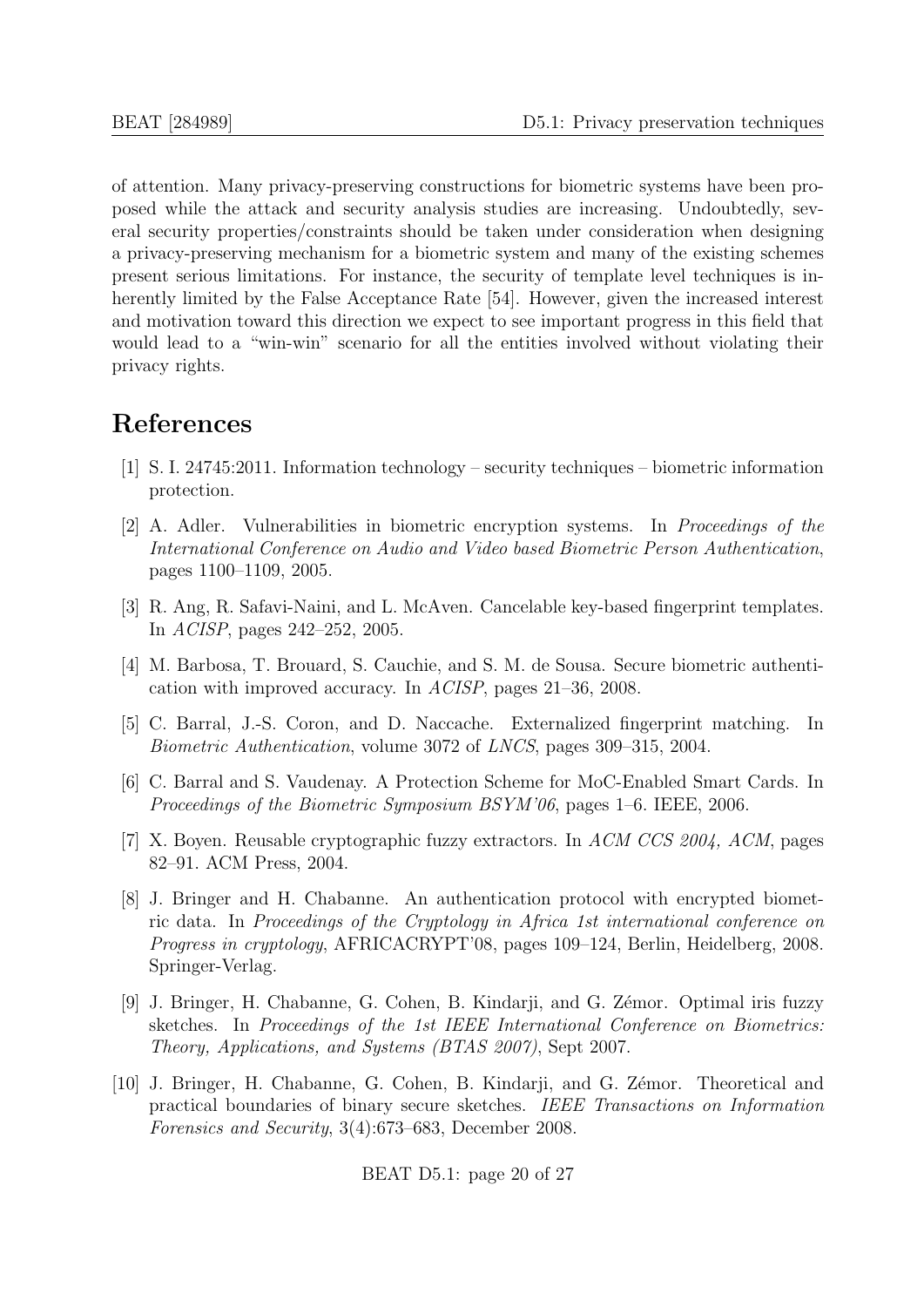- <span id="page-20-12"></span>[11] J. Bringer, H. Chabanne, and Q. D. Do. A fuzzy sketch with trapdoor. IEEE Transactions on Information Theory, 52(5):2266–2269, 2006.
- <span id="page-20-5"></span>[12] J. Bringer, H. Chabanne, and M. Favre. Fuzzy vault for multiple users. In AFRICACRYPT, pages 67–81, 2012.
- <span id="page-20-3"></span>[13] J. Bringer, H. Chabanne, M. Izabach`ene, D. Pointcheval, Q. Tang, and S. Zimmer. An Application of the Goldwasser-Micali Cryptosystem to Biometric Authentication. In ACISP, pages 96–106, 2007.
- <span id="page-20-11"></span>[14] J. Bringer, H. Chabanne, T. A. M. Kevenaar, and B. Kindarji. Extending match-oncard to local biometric identification. In Biometric ID Management and Multimodal Communication, BioID-Multicomm 2009, volume 5707 of LNCS, 2009.
- <span id="page-20-0"></span>[15] J. Bringer, H. Chabanne, and B. Kindarji. The best of both worlds: Applying secure sketches to cancelable biometrics. Science of Computer Programming, 74(1-2):43–51, 2008. Special Issue on Security and Trust.
- <span id="page-20-1"></span>[16] J. Bringer, H. Chabanne, and B. Kindarji. Anonymous identification with cancelable biometrics. In International Symposium on Image and Signal Processing and Analysis, ISPA, 2009.
- <span id="page-20-2"></span>[17] J. Bringer, H. Chabanne, D. Pointcheval, and Q. Tang. Extended private information retrieval and its application in biometrics authentications. In CANS, pages 175–193, 2007.
- <span id="page-20-10"></span>[18] J. Bringer, H. Chabanne, D. Pointcheval, and S. Zimmer. An Application of the Boneh and Shacham Group Signature Scheme to Biometric Authentication. In IWSEC, 2008.
- <span id="page-20-7"></span>[19] J. Bringer and V. Despiegel. Binary feature vector fingerprint representation from minutiae vicinities. In Biometrics: Theory, Applications, and Systems, 2010. BTAS'10. IEEE 4th International Conference on, 2010.
- <span id="page-20-8"></span>[20] J. Bringer, V. Despiegel, and M. Favre. Adding localization information in a fingerprint binary feature vector representation. In SPIE Defense, Security and Sensing, Biometric Technology for Human Identification, 2011.
- <span id="page-20-9"></span>[21] R. Cappelli, M. Ferrara, and D. Maltoni. Minutia cylinder-code: A new representation and matching technique for fingerprint recognition. IEEE Transactions on Pattern Analysis and Machine Intelligence, 99(PrePrints), 2010.
- <span id="page-20-6"></span>[22] A. Cavoukian and A. Stoianov. Biometric encryption. In Encyclopedia of Biometrics, LLC. Springer Science and Business Media, 2009.
- <span id="page-20-4"></span>[23] S.-H. Chae, S. J. Lim, S.-H. Bae, Y. Chung, and S. B. Pan. Parallel processing of the fuzzy fingerprint vault based on geometric hashing. TIIS, 4(6):1294–1310, 2010.

BEAT D5.1: page 21 of [27](#page-19-0)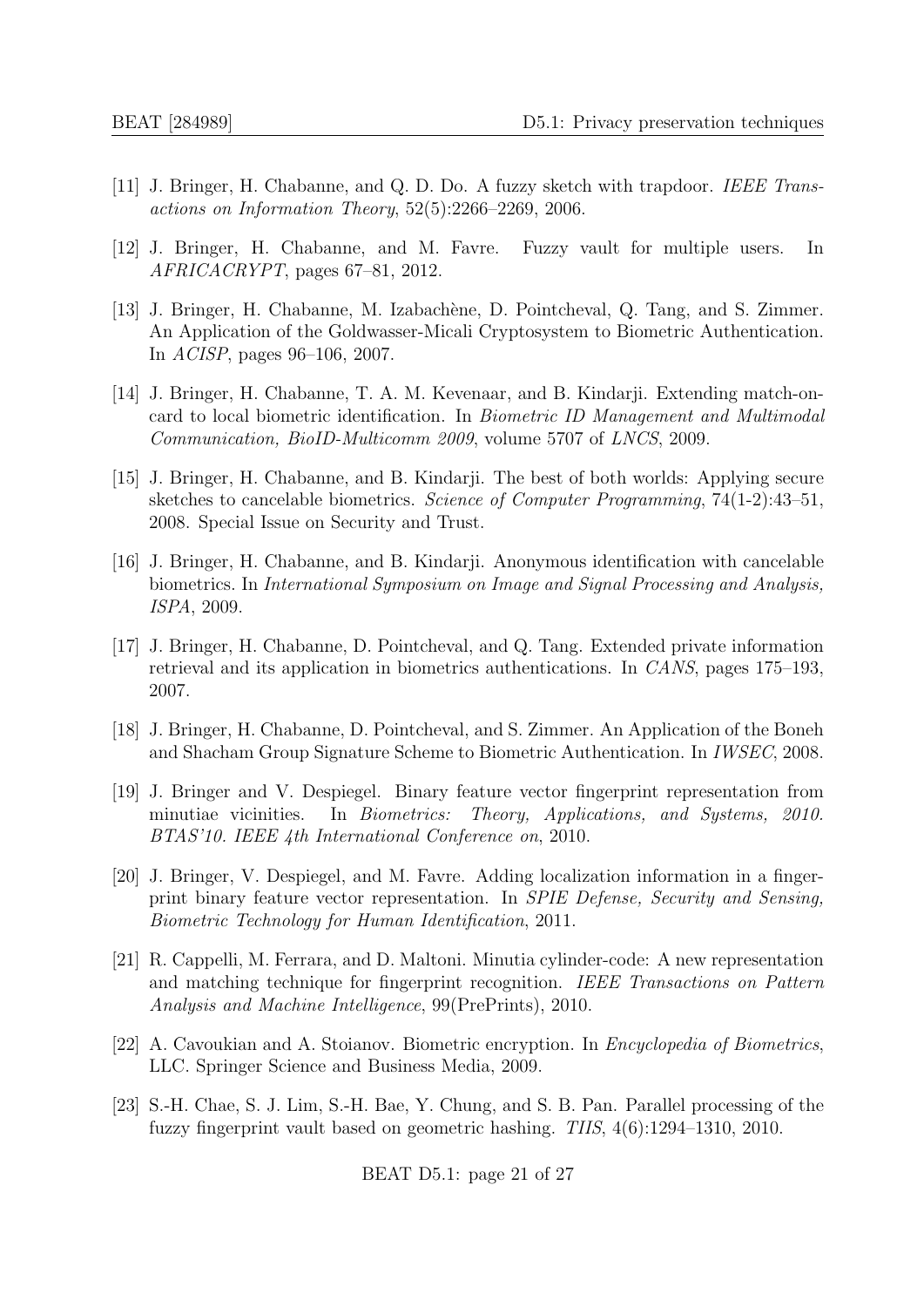- <span id="page-21-9"></span>[24] C. Chen and R. N. J. Veldhuis. Binary biometric representation through pairwise polar quantization. In ICB, pages 72–81, 2009.
- <span id="page-21-1"></span>[25] K. H. Cheung, A. W.-K. Kong, J. You, and D. Zhang. An analysis on invertibility of cancelable biometrics based on biohashing. In CISST, pages 40–45, 2005.
- <span id="page-21-7"></span>[26] Y. Chung, D. Moon, S. Lee, S. Jung, T. Kim, and D. Ahn. Automatic alignment of fingerprint features for fuzzy fingerprint vault. In CISC, pages 358–369, 2005.
- <span id="page-21-2"></span>[27] T. Connie, A. Teoh, M. Goh, and D. Ngo. Palmhashing: a novel approach for cancelable biometrics. Inf. Process. Lett., 93(1):1–5, Jan. 2005.
- <span id="page-21-8"></span>[28] J. Daugman. High confidence visual recognition of persons by a test of statistical independence. IEEE Trans. Pattern Anal. Mach. Intell., 15(11):1148–1161, 1993.
- <span id="page-21-5"></span>[29] Y. Dodis, L. Reyzin, and A. Smith. Fuzzy extractors: How to generate strong keys from biometrics and other noisy data. In EUROCRYPT, pages 523–540, 2004.
- <span id="page-21-10"></span>[30] S. Draper, J. Yedidia, S. C. Draper, A. Khisti, A. Khisti, E. Martinian, E. Martinian, A. Vetro, A. Vetro, and J. S. Yedidia. Using distributed source coding to secure fingerprint biometrics. In in Int. Conf. Acoutics Speech Signal Proc, pages 129–132, 2007.
- <span id="page-21-0"></span>[31] EDPS. Opinion 1.02.2011 on a research project funded by the european union under the 7th framework programme (fp7) for research and technology development (turbine (trusted revocable biometric identities), 14 p.
- <span id="page-21-6"></span>[32] P. Failla, Y. Sutcu, and M. Barni. eSketch: a Privacy-Preserving Fuzzy Commitment Scheme for Authentication using Encrypted Biometrics . In ACM MMSec'10, 2010.
- <span id="page-21-11"></span>[33] F. Farooq, R. M. Bolle, T.-Y. Jea, and N. K. Ratha. Anonymous and revocable fingerprint recognition. In CVPR, 2007.
- <span id="page-21-3"></span>[34] Y. C. Feng and P. C. Yuen. Selection of distinguish points for class distribution preserving transform for biometric template protection. In ICB, pages 636–645, 2007.
- <span id="page-21-13"></span>[35] A. Gyaourova and A. Ross. A novel coding scheme for indexing fingerprint patterns. In SSPR/SPR, pages 755–764, 2008.
- <span id="page-21-4"></span>[36] F. Hao, R. Anderson, and J. Daugman. Combining crypto with biometric effectively. IEEE Transactions On Computers, 55(9):1081–1088, 2006.
- <span id="page-21-12"></span>[37] ISO/IEC 19794-2:2005. Information technology, biometric data interchange formats, part 2: Finger minutiae data. Technical report, ISO/IEC, 2005.
- <span id="page-21-14"></span>[38] A. Jain, K. Nandakumar, and A. Nagar. Biometric template security. EURASIP Journal Advances Signal Proceedings, pages 1–17, 2008.

BEAT D5.1: page 22 of [27](#page-19-0)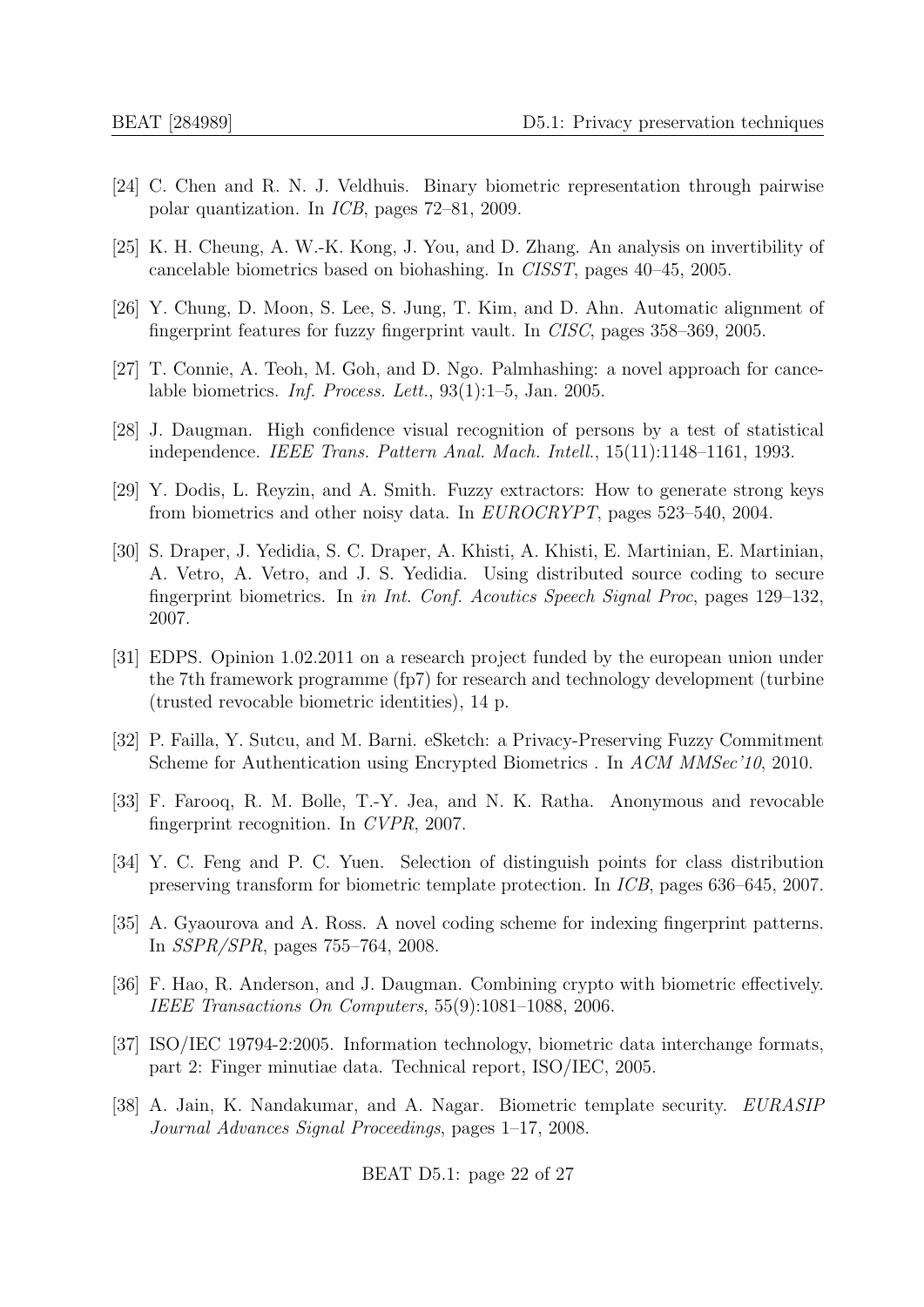- <span id="page-22-10"></span>[39] A. K. Jain, S. Prabhakar, L. Hong, and S. Pankanti. Fingercode: A filterbank for fingerprint representation and matching. In CVPR, pages 2187–, 1999.
- <span id="page-22-0"></span>[40] A. T. B. Jin, D. N. C. Ling, and A. Goh. Biohashing: two factor authentication featuring fingerprint data and tokenised random number. Pattern Recognition, 37(11):2245– 2255, 2004.
- <span id="page-22-6"></span>[41] A. T. B. Jin, K.-A. Toh, and Y. W. Kuan. 2Ns Discretisation of BioPhasor in Cancellable Biometrics. In S.-W. Lee and S. Z. Li, editors, ICB, volume 4642 of Lecture Notes in Computer Science, pages 435–444. Springer, 2007.
- <span id="page-22-7"></span>[42] A. Juels and M. Sudan. A fuzzy vault scheme. Des. Codes Cryptography, 38(2):237– 257, Feb. 2006.
- <span id="page-22-8"></span>[43] A. Juels and M. Wattenberg. A fuzzy commitment scheme. In Proceedings of the 6th ACM conference on Computer and communications security, CCS '99, pages 28–36, New York, NY, USA, 1999. ACM.
- <span id="page-22-3"></span>[44] C. Karabat and H. Erdogan. A cancelable biometric hashing for secure biometric verification system. In Proceedings of the 2009 Fifth International Conference on Intelligent Information Hiding and Multimedia Signal Processing, pages 1082–1085, 2009.
- <span id="page-22-5"></span>[45] C. Karabat and H. Erdogan. Trustworthy biometric hashing method. In Signal Processing and Communications Applications Conference, 2009. SIU 2009. IEEE 17th, pages 65 –68, april 2009.
- <span id="page-22-1"></span>[46] C. Karabat and H. Erdogan. Discriminative projection selection based face image hashing. *IEICE Transactions*, 95-D(5):1547-1551, 2012.
- <span id="page-22-2"></span>[47] C. Karabat and H. Erdogan. Error-correcting output codes guided quantization for biometric hashing. IEICE Transactions, 95-D(6):1707–1712, 2012.
- <span id="page-22-4"></span>[48] C. Karabat, H. Erdogan, and M. Mihcak. A face image hashing method based on optimal linear transform under colored gaussian noise assumption. In Digital Signal Processing (DSP), 2011 17th International Conference on, pages 1 –6, july 2011.
- <span id="page-22-9"></span>[49] E. Kelkboom, G. Molina, T. Kevenaar, R. Veldhuis, and W. Jonker. Binary biometrics: An analytic framework to estimate the bit error probability under gaussian assumption. In IEEE BTAS 2008, pages 1–6, 2008.
- <span id="page-22-11"></span>[50] E. J. C. Kelkboom, J. Breebaart, T. A. M. Kevenaar, I. Buhan, and R. N. J. Veldhuis. Preventing the decodability attack based cross-matching in a fuzzy commitment scheme. IEEE Transactions on Information Forensics and Security,  $6(1):107-121$ , 2011.

BEAT D5.1: page 23 of [27](#page-19-0)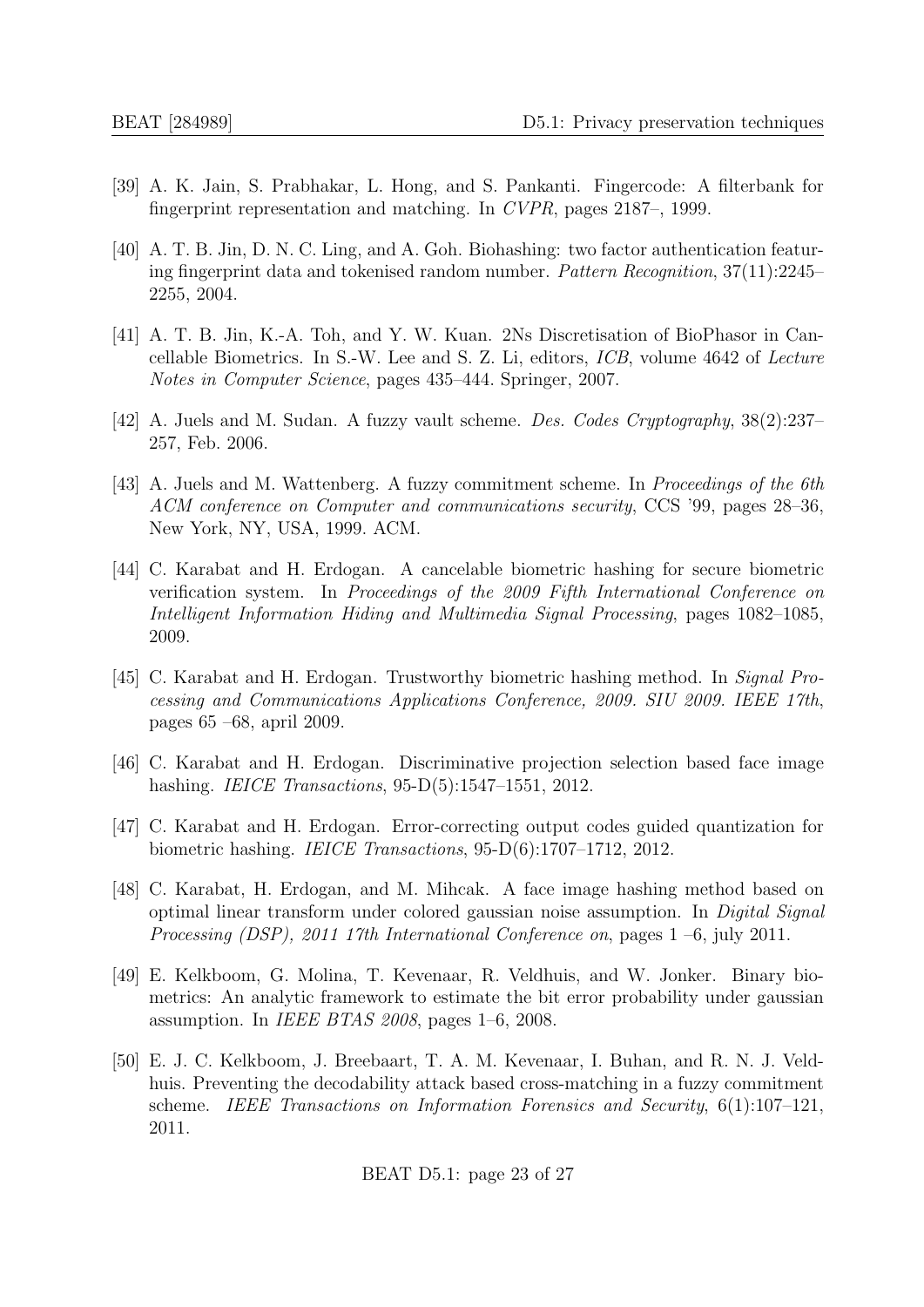- <span id="page-23-11"></span>[51] T. A. M. Kevenaar, G. J. Schrijen, M. van der Veen, A. H. M. Akkermans, and F. Zuo. Face recognition with renewable and privacy preserving binary templates. In AUTOID '05: Proceedings of the Fourth IEEE Workshop on Automatic Identification Advanced Technologies, pages 21–26, Washington, DC, USA, 2005. IEEE Computer Society.
- <span id="page-23-3"></span>[52] K. Kommel and C. Vielhauer. Reverse-engineer methods on a biometric hash algorithm for dynamic handwriting. In Proceedings of the 12th ACM workshop on Multimedia and security,  $MM&\#38;$ Sec '10, pages 67–72, 2010.
- <span id="page-23-2"></span>[53] A. Kong, K.-H. Cheung, D. Zhang, M. Kamel, and J. You. An analysis of biohashing and its variants. Pattern Recogn., 39:1359–1368, July 2006.
- <span id="page-23-12"></span>[54] U. Korte and R. Plaga. Cryptographic protection of biometric templates: Chance, challenges and applications. In BIOSIG, pages 33–46, 2007.
- <span id="page-23-4"></span>[55] S. Lee, D. Moon, S. Jung, and Y. Chung. Protecting secret keys with fuzzy fingerprint vault based on a 3d geometric hash table. In ICANNGA (2), pages 432–439, 2007.
- <span id="page-23-8"></span>[56] J. Li, X. Yang, J. Tian, P. Shi, and P. Li. Topological structure-based alignment for fingerprint fuzzy vault. In ICPR, pages 1–4, 2008.
- <span id="page-23-9"></span>[57] P. Li, X. Yang, K. Cao, P. Shi, and J. Tian. Security-enhanced fuzzy fingerprint vault based on minutiae's local ridge information. In ICB, pages 930–939, 2009.
- <span id="page-23-7"></span>[58] P. Li, X. Yang, K. Cao, X. Tao, R. Wang, and J. Tian. An alignment-free fingerprint cryptosystem based on fuzzy vault scheme. J. Network and Computer Applications, 33(3):207–220, 2010.
- <span id="page-23-6"></span>[59] S. J. Lim, S.-H. Chae, and S. B. Pan. VLSI Architecture of the Fuzzy Fingerprint Vault System. In ANNPR, pages 252–258, 2010.
- <span id="page-23-0"></span>[60] D. N. C. Ling, A. T. B. Jin, and A. Goh. Biometric hash: high-confidence face recognition. IEEE Trans. Circuits Syst. Video Techn., 16(6):771–775, 2006.
- <span id="page-23-1"></span>[61] R. Lumini and L. Nanni. An improved biohashing for human authentication. Pattern Recognition, 40:1057–1065, 2006.
- <span id="page-23-13"></span>[62] M. Martinez-Diaz, J. Fierrez-Aguilar, F. Alonso-Fern, J. Ortega-Garcia, and J. A. Siguenza. Hill-climbing and brute force attacks on biometric systems: a case study in match-on-card fingerprint verification. In In: Proc. IEEE of International Carnahan Conference on Security Technology, pages 151–159, 2006.
- <span id="page-23-10"></span>[63] J. Merkle, M. Niesing, M. Schwaiger, H. Ihmor, and U. Korte. Performance of the fuzzy vault for multiple fingerprints. In BIOSIG, pages 57–72, 2010.
- <span id="page-23-5"></span>[64] D. Moon, S. Lee, S. Jung, Y. Chung, M. Park, and O. Yi. Fingerprint template protection using fuzzy vault. In ICCSA (3), pages 1141–1151, 2007.

BEAT D5.1: page 24 of [27](#page-19-0)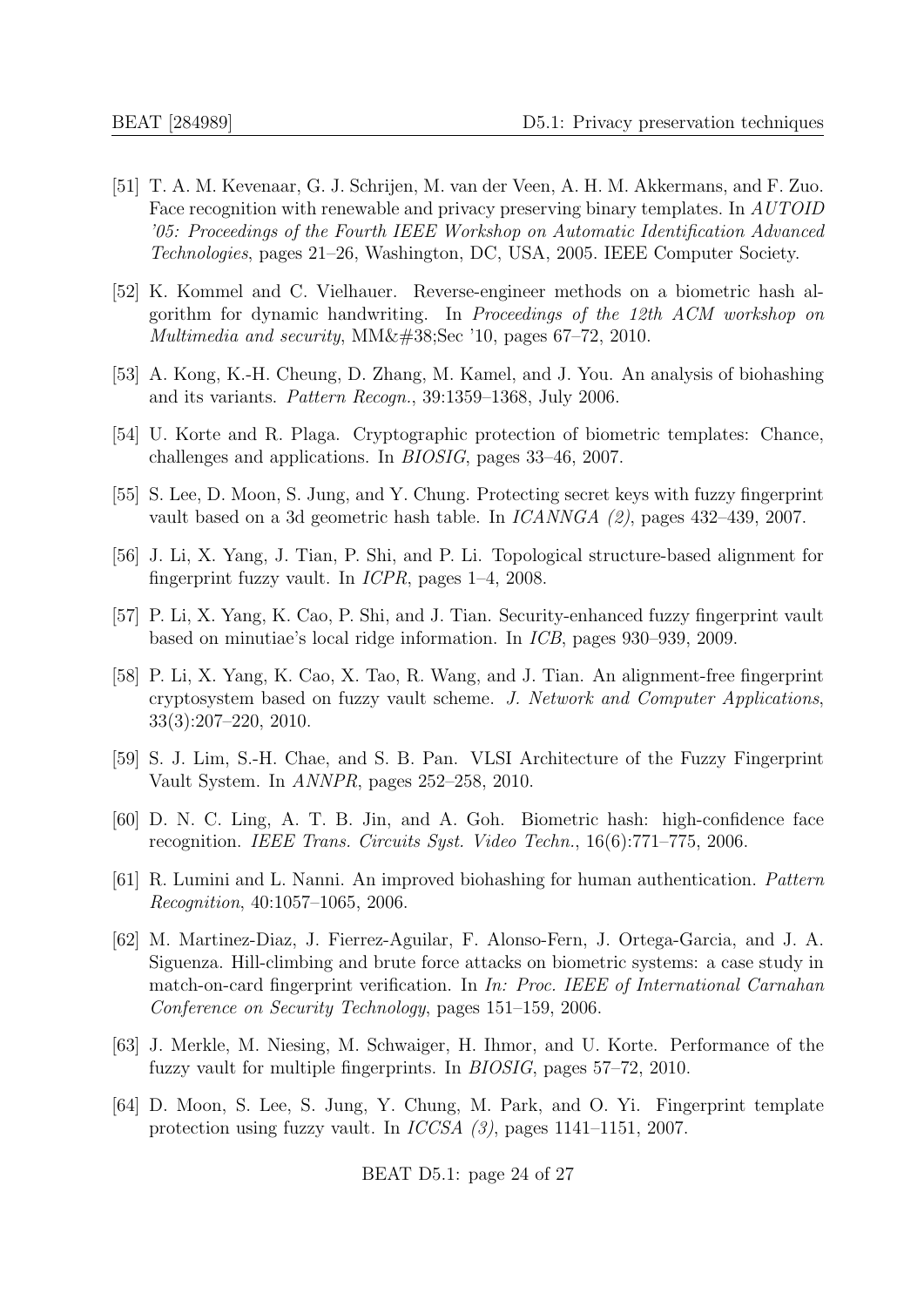- <span id="page-24-7"></span>[65] A. Nagar, K. Nandakumar, and A. K. Jain. Securing fingerprint template: Fuzzy vault with minutiae descriptors. In ICPR, pages 1–4, 2008.
- <span id="page-24-1"></span>[66] A. Nagar, K. Nandakumar, and A. K. Jain. Biometric template transformation: a security analysis. In *Media Forensics and Security*, volume 7541 of *SPIE Proceedings*. SPIE, 2010.
- <span id="page-24-10"></span>[67] A. Nagar, S. Rane, and A. Vetro. Alignment and bit extraction for secure fingerprint biometrics. In SPIE Conference on Electronic Imaging 2010, 2010.
- <span id="page-24-8"></span>[68] K. Nandakumar, A. K. Jain, and S. Pankanti. Fingerprint-based fuzzy vault: Implementation and performance. IEEE Transactions on Information Forensics and Security, 2(4):744–757, 2007.
- <span id="page-24-0"></span>[69] K. Nandakumar, A. Nagar, and A. K. Jain. Hardening fingerprint fuzzy vault using password. In ICB, pages 927–937, 2007.
- <span id="page-24-6"></span>[70] M. D. Raimondo, M. Barni, D. Catalano, R. D. Labati, P. Failla, T. Bianchi, D. Fiore, R. Lazzeretti, V. Piuri, F. Scotti, and A. Piva. Privacy-preserving fingercode authentication. In ACM MMSec'10, 2010.
- <span id="page-24-3"></span>[71] N. K. Ratha, S. Chikkerur, J. H. Connell, and R. M. Bolle. Generating cancelable fingerprint templates. IEEE Trans. Pattern Anal. Mach. Intell., 29(4):561–572, 2007.
- <span id="page-24-4"></span>[72] N. K. Ratha, J. Connell, R. M. Bolle, and S. Chikkerur. Cancelable biometrics: A case study in fingerprints. In ICPR  $(4)$ , pages 370–373, 2006.
- <span id="page-24-2"></span>[73] N. K. Ratha, J. H. Connell, and R. M. Bolle. Enhancing security and privacy in biometrics-based authentication systems. IBM Systems Journal, 40(3):614–634, 2001.
- <span id="page-24-11"></span>[74] W. J. Scheirer and T. E. Boult. Cracking fuzzy vaults and biometric encryption. In Proceedings of Biometrics Symposium, pages 1–6, 2007.
- <span id="page-24-12"></span>[75] K. Simoens, J. Bringer, H. Chabanne, and S. Seys. A framework for analyzing template security and privacy in biometric authentication systems. IEEE Transactions on Information Forensics and Security, 7(2):833–841, 2012.
- <span id="page-24-5"></span>[76] K. Simoens, P. Tuyls, and B. Preneel. Privacy weaknesses in biometric sketches. In 2009 30th IEEE Symposium on Security and Privacy, pages 188–203, May 2009.
- <span id="page-24-13"></span>[77] K. Simoens, B. Yang, X. Zhou, and F. Beato. Criteria towards metrics for benchmarking template protection algorithms. In Proceedings of the 2012 5th IAPR International Conference on Biometrics, march 2012.
- <span id="page-24-9"></span>[78] C. Soutar, D. Roberge, A. Stoianov, R. Gilroy, and B. Kumar. Biometric encryption using image processing. In Proceedings of SPIE, volume 3314 of Optical Security and Counterfeit Deterrence Techniques II, pages 178–188, 1998.

BEAT D5.1: page 25 of [27](#page-19-0)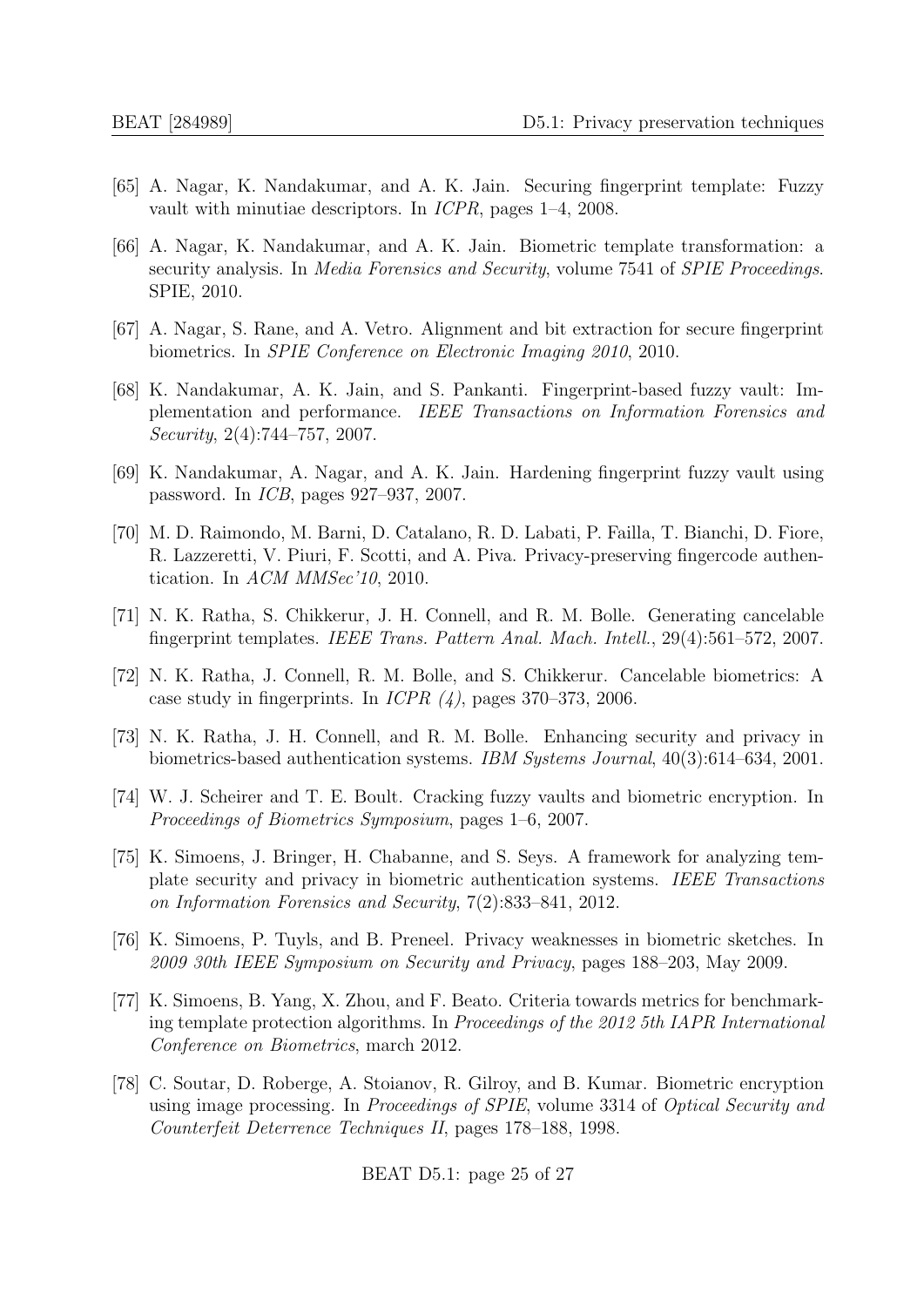- <span id="page-25-6"></span>[79] C. Soutar, D. Roberge, A. Stoianov, R. Gilroy, and B. Kumar. Biometric Encryption: ICSA Guide To Cryptography. 1999.
- <span id="page-25-5"></span>[80] C. Soutar, D. Roberge, A. Stoianov, R. Gilroy, and K. Vijaya. Biometric encryption: enrollment and verification procedures. In Proceedings of SPIE, volume 3386, pages 24–35. Optical Pattern Recognition IX.
- <span id="page-25-4"></span>[81] C. Soutar, G. J. Tomko, and G. J. Schmidt. Fingerprint controlled public key cryptographic system. US Patent, 5541994, 1996.
- <span id="page-25-11"></span>[82] A. Stoianov. Security issues of biometric encryption. In Proceedings of the 2009 IEEE Toronto International Conference on Science and Technology for Hunanity (TIC-STH), pages 34–39, September 2009.
- <span id="page-25-2"></span>[83] A. Stoianov. Cryptographically secure biometric. In SPIE Biometric Technology for Human Identification VII, volume 7667, 2010.
- <span id="page-25-1"></span>[84] Y. Sutcu, H. T. Sencar, and N. Memon. A secure biometric authentication scheme based on robust hashing. In Proceedings of the 7th workshop on Multimedia and security, MM& $\#38$ ; Sec '05, pages 111–116, New York, NY, USA, 2005. ACM.
- <span id="page-25-0"></span>[85] A. Teoh, A. Goh, and D. Ngo. Random multispace quantization as an analytic mechanism for biohashing of biometric and random identity inputs. IEEE Transactions on Pattern Analysis and Machine Intelligence, 28(12):1892–1901, Dec. 2006.
- <span id="page-25-8"></span>[86] P. Tuyls, A. H. M. Akkermans, T. A. M. Kevenaar, G.-J. Schrijen, A. M. Bazen, and R. N. J. Veldhuis. Practical biometric authentication with template protection. In 5th Int. Conf. on Audio- and Video-Based Personal Authentication (AVBPA), Rye Brook, New York, volume LNCS 3546, pages 436–446, Heidelberg, July 2005. Springer-Verlag Berlin.
- <span id="page-25-9"></span>[87] P. Tuyls, B. Skorić, and T. Kevenaar, editors. Security with Noisy Data: Private Biometrics, Secure Key Storage and Anti-Counterfeiting. Springer-Verlag London, 2007.
- <span id="page-25-3"></span>[88] U. Uludag, S. Pankanti, and A. K. Jain. Fuzzy vault for fingerprints. In AVBPA, pages 310–319, 2005.
- <span id="page-25-7"></span>[89] M. V. D. Veen, T. Kevenaar, G. jan Schrijen, T. H. Akkermans, F. Zuo, and P. Holstlaan. Face biometrics with renewable templates. In Proceedings of SPIE, Volume 6072: Security, Steganography, and Watermarking of Multimedia Contents VIII, 2006.
- <span id="page-25-10"></span>[90] H. Xu, R. N. Veldhuis, T. A. Kevenaar, A. H. Akkermans, and A. M. Bazen. Spectral minutiae: A fixed-length representation of a minutiae set. Computer Vision and Pattern Recognition Workshop, 0:1–6, 2008.

BEAT D5.1: page 26 of [27](#page-19-0)